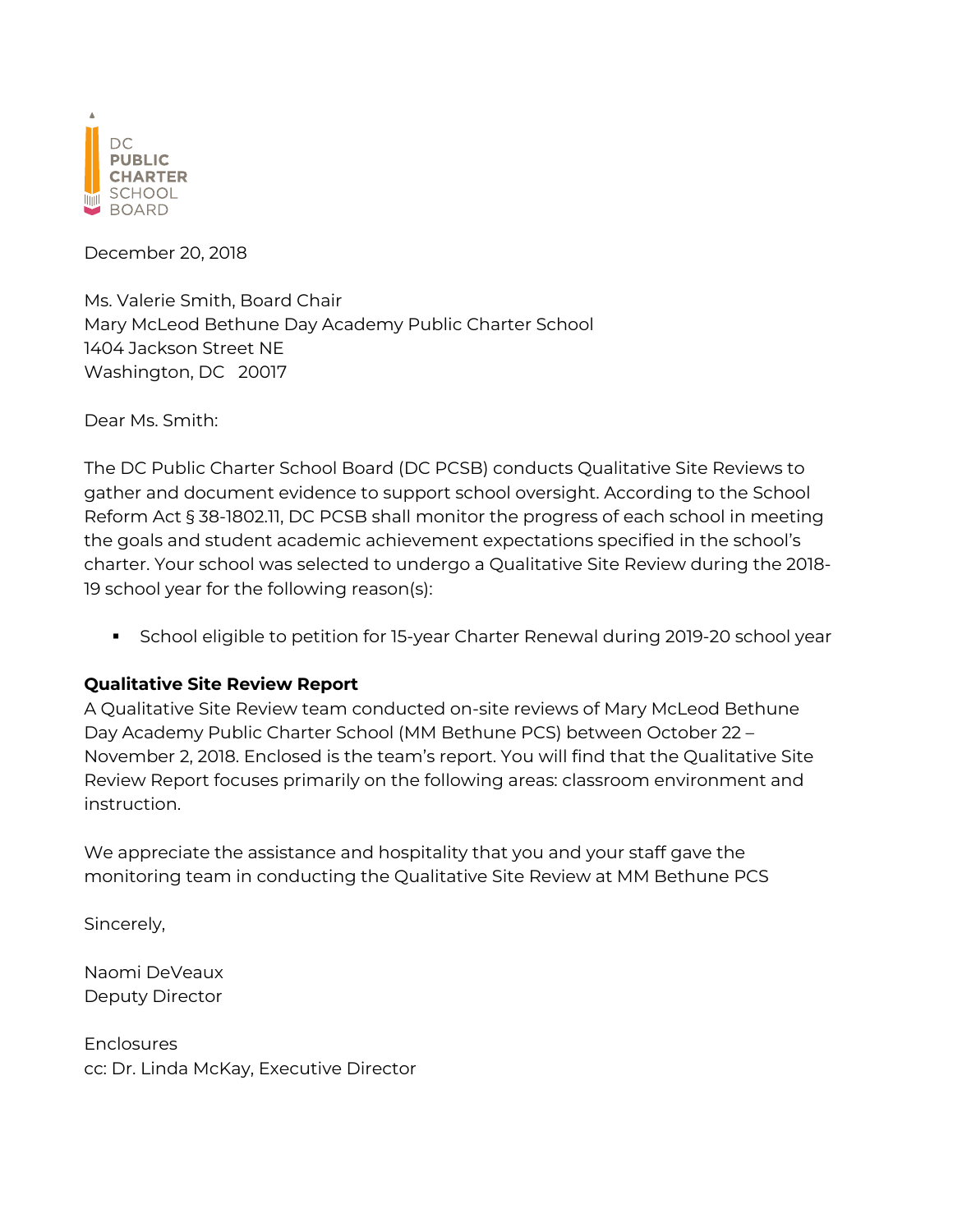### **Qualitative Site Review Report**

**Date:** December 20, 2018

### **Campus Information**

**Campus Name:** Mary McLeod Bethune Day Academy Public Charter School (MM Bethune PCS) **Ward:** 5 **Grade levels:** Prekindergarten-3 (PK3) through eighth

### **Qualitative Site Review (QSR) Information**

**Reason for Visit:** School eligible to petition for 15-year Charter Renewal during 2019- 20 school year **Two-week Window:** October 22, 2018 – November 2, 2018 **QSR Team Members:** Two DC PCSB staff members and four consultants including one special education (SPED) specialist and one English Learner (EL) specialist **Number of Observations:** 27 **Total Enrollment:** 402 **Students with Disabilities Enrollment:** 32 **English Language Learners Enrollment:** 60 **In-seat Attendance on Observation Days: Visit 1:** October 22, 2018 – 87.8% **Visit 2:** October 24, 2018 – 95.1% **Visit 3:** October 25, 2018 – 86.8% **Visit 4:** October 29, 2018 – 91.2% **Visit 5:** November 1, 2018 – 94.6%

#### **Summary**

MM Bethune PCS's mission is "to provide kindergarten through eighth-grade students with a challenging academic program in a supportive learning environment to prepare them for academic success and positive social development." The school serves grades PK3 through eighth-grade students at two sites located in Ward 5. The school's campus at 1404 Jackson Street NE serves grades PK3 through eighth-grade, and its second campus at 5413 16th Street NW serves grades PK3 through second-grade. During the QSR two-week window, the team used the Charlotte Danielson *Framework for Teaching* to examine Classroom Environment and Instruction (see Appendix I and II) at both sites.

The Qualitative Site Review (QSR) team observed moderate evidence of a supportive learning environment and preparation for positive social development, with 68% of observations scored as proficient or above in the Classroom Environment domain. Students demonstrated high levels of social development through their respect for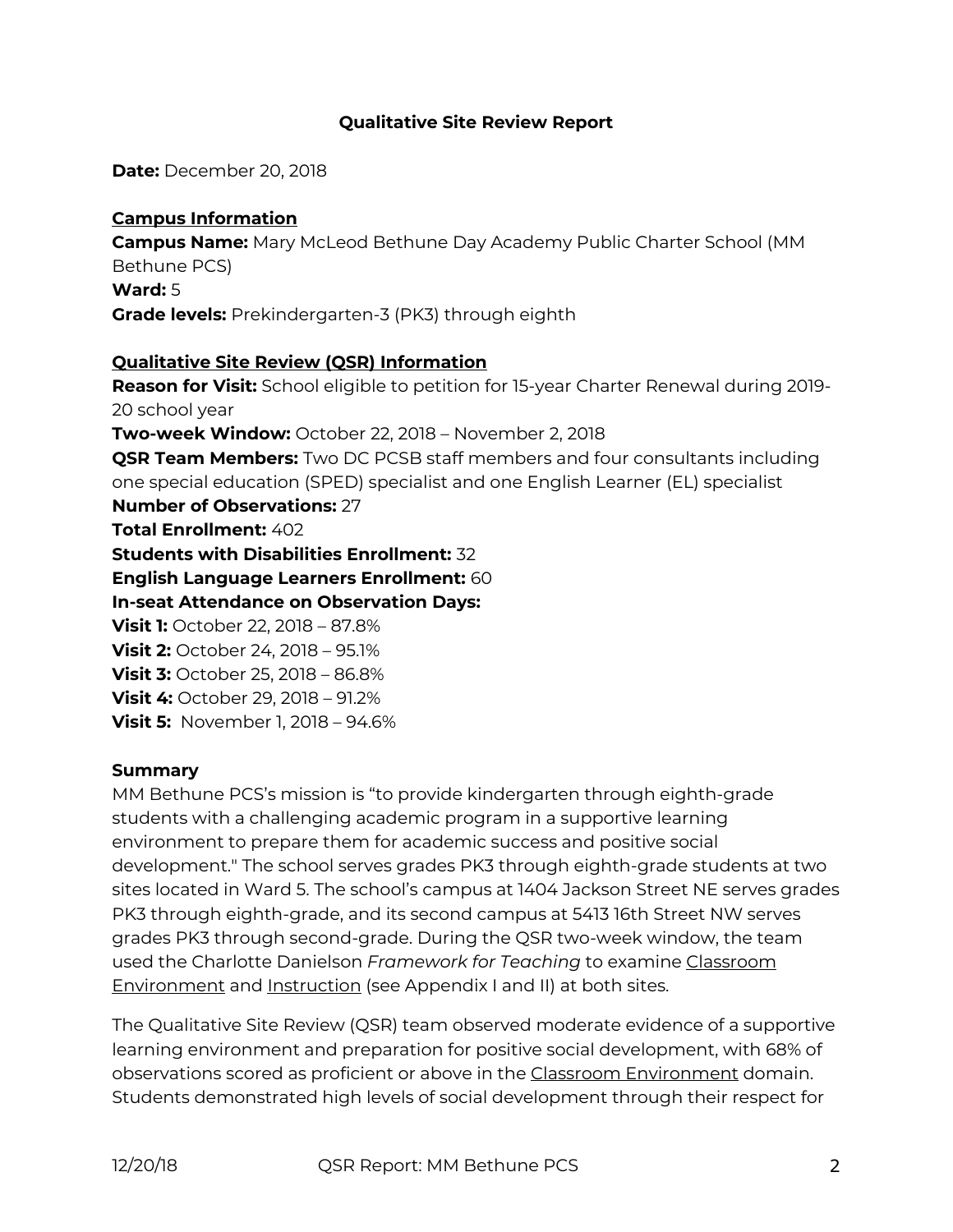peers and teachers, with 67% of observations scored as proficient or distinguished in *Creating an Environment of Respect and Rapport.* Students said "please" and thank you" to each other and teachers. They respectfully corrected one another when needed, asking classmates politely to move from their spot on the carpet. Teachers called students "scholars" and "friends." Students contributed to the creation of classroom rules, and teachers demonstrated caring for students outside of the classroom, greeting parents and guardians in their home language and remembering what students did over the weekend. Multiple classes had routines where students freely shared their feelings and affirmed their friends' contributions.

However, the QSR team observed weak evidence of a challenging academic program that is preparing students for academic success, with just 42% of observations scored as proficient or distinguished in the Instruction domain. Most questions and discussion followed a single path of inquiry, as reflected in the low (33%) percentage of observations scored as proficient and none as distinguished in *Questioning and Discussion* techniques. Students in the majority of observation had few opportunities for genuine discussion with each other. While most content was grade-appropriate, observers saw little evidence of challenging learning tasks. In *Engaging Students in Learning*, 37% of classrooms were scored proficient or distinguished, with learning tasks in the vast majority of observations requiring recall of facts or following a procedure and no choice in how students complete the tasks.

### **Governance**

Valerie Smith has chaired the MM Bethune PCS Board of Trustees since school year 2011-12. The board meets quarterly. The School Reform Act<sup>1</sup> requires public charter schools to have two parents and a majority of DC residents on the board, a requirement MM Bethune PCS has been compliant with for the past five years. On November 13, 2018, DC PCSB Executive Director Scott Pearson met with MM Bethune PCS' Board Chair, Ms. Valerie Smith and Executive Director, Dr. Linda McKay, to discuss the school's academic performance ahead of its scheduled fifteenyear year charter renewal in school year 2019-20.

## Specialized Instruction for Students with Disabilities

DC PCSB scored 75% of the school's SPED observations as proficient or distinguished in the Classroom Environment, while only 17% of SPED observations scored proficient or distinguished in the Instruction domain. Prior to the two-week window, MM Bethune PCS completed a questionnaire about how it serves its students with disabilities (SWD). Reviewers looked for evidence of the school's articulated program. Overall, the school's program unevenly implemented accommodations which

 <sup>1</sup> <https://www.dcpcsb.org/policy/school-reform-act>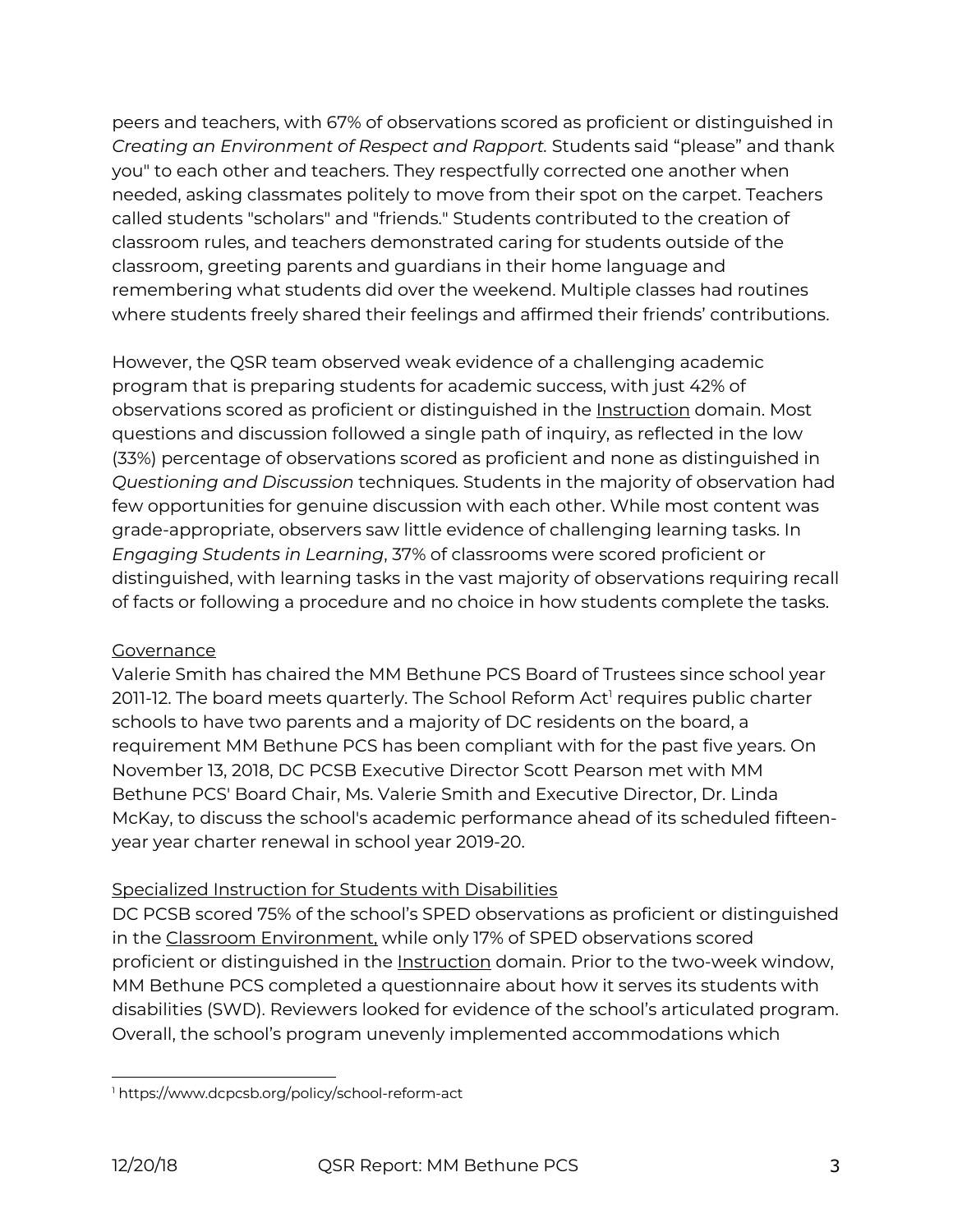included offering different modes of presentation, multiple co-teaching models, and instructional technology for instruction and assessment to support the learning of SWDs.

- To demonstrate that co-planning occurred, the school explained that various models of co-teaching would be evident. The school stated that observers might see lesson plans with clearly defined roles for each teacher. The QSR team observed this in only one classroom. The assistant teacher passed out laptops while the other teacher administered ClassDojo points<sup>2</sup>. The school also stated that all instructional staff would provide feedback and differentiation to students. In all of the SPED observations, there was little evidence of differentiation as the students received the same materials, objectives, and content. Only individual student support provided by the classroom teacher was differentiated, with some students working directly with the teacher and other students working independently. Observers did not see any differentiation for SWDs regarding access to support staff and materials. There was little feedback offered other than "good job" or comments on student behavior such as "I see that Student X is working… I need all eyes on me… Have a seat and let's get back to work" or "I need zero level voices."
- To support the learning of SWD, the school reported that they offer resources such as highly qualified personnel and technological resources which collect student formative assessment data on iReady $^{\text{3}}$ . In all of the SPED observations, teachers referenced the iReady platform saying, "Remember this for when you go on iReady." In one classroom the students were engaged in the iReady platform for the entire period. As referenced in the school's SPED Questionnaire as a resource for supporting SWDs, all of the classrooms engaged in the school-wide behavioral system with "dojo points" to manage behavior.
- As a program that uses co-teaching, the school said reviewers would observe One Teach, One Observe, Station Teaching, Parallel Teaching, Alternative Teaching, Teaming, and One Teach, One Assist. The SPED specialist on the QSR team observed the following models: One Teach, One Assist; One Teach, One Observe; and Station Teaching. The school stated that all general education teachers are paired with a grade level SPED teacher and that all classrooms would have one teacher of record and one Instructional Assistant and/or SPED co-teacher. However, only two of the classes followed this model out of the four SPED observations. In one of the classrooms, a Spanish teacher

 $2$  Classdojo.com: ClassDojo is a classroom communication app used to share reports between parents and teachers. Teachers track student behavior and upload photos or videos

<sup>3</sup> <https://www.curriculumassociates.com/Products/i-Ready>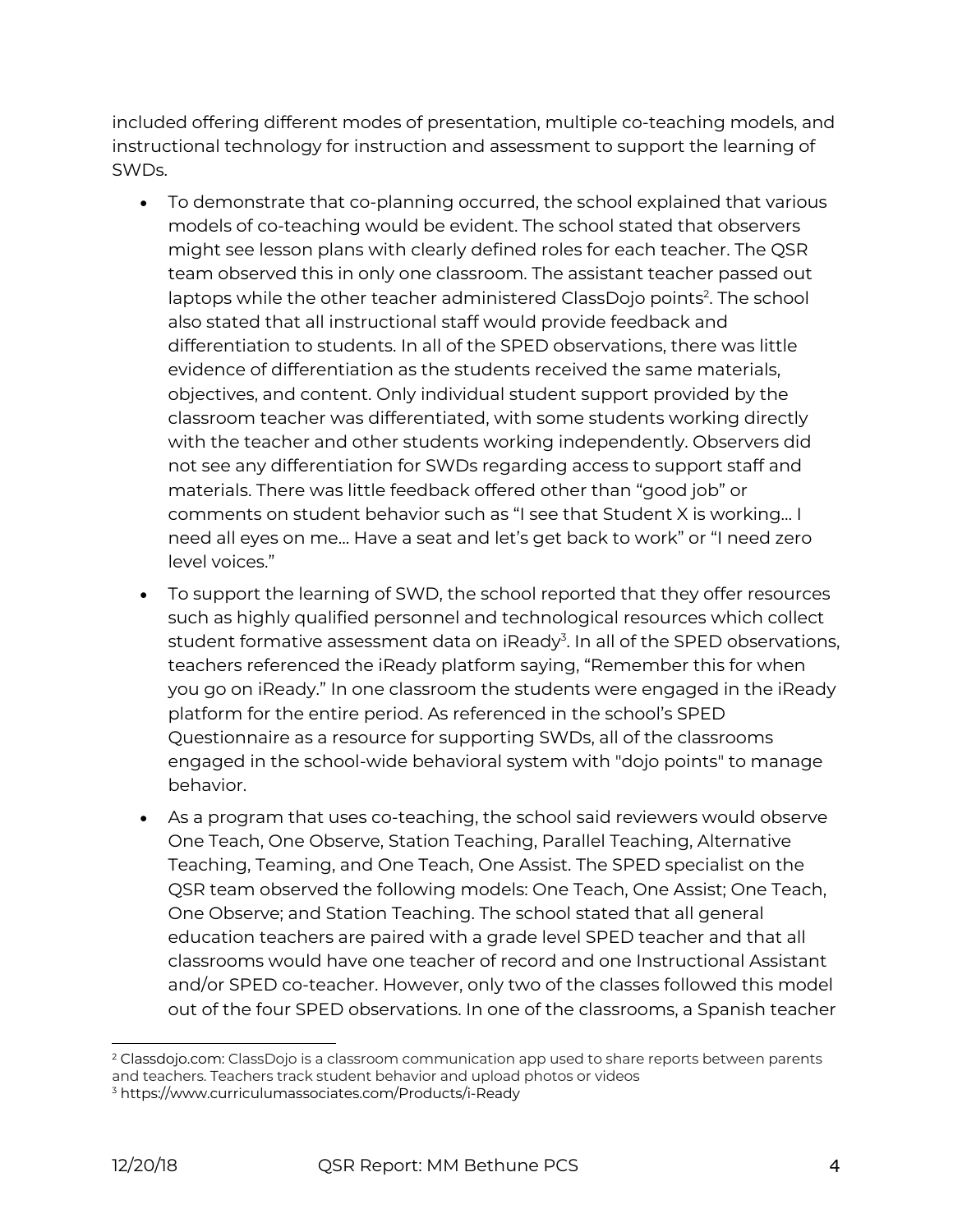assisted the SPED teacher, and in another classroom the SPED teacher taught alone.

- To provide accommodations according to the Individualized Education Plans (IEPs) of SWD, the school stated that students receive accommodations that are categorized by presentation, response, setting, and timing. In one of the observations, the teacher differentiated instruction and provided accommodations through their introduction of the material. The teacher wrote on the board, explained, and modeled the procedure. The observation team did not observe accommodations in response or setting; in two of the observations, students spent the majority of their instructional time working on their laptops with no flexibility in their response or setting.
- To provide modifications according to the IEPs of SWD, the school wrote that the SPED observers should be able to see modified assignments, assessments, workload, homework, grading scale, alternative books, shortened assignments, multimedia presentation of content, and use of instructional technology as well as behavioral modifications. Instructional technology played a significant role in the instruction and delivery of content and assessment. In two of the four SPED observations, the students spent the entire 50-minute period on the iReady platform with very little teacher interaction or support. In all four of the observations, the teachers referenced iReady as a significant part of the curriculum. The worksheets and materials that were used with the students were identical. In one classroom the teacher used multiple modes of presentation by drawing a model on the board and using the projector to model the procedure for the students. There was consistent reference and use of the school-wide behavior system, ClassDojo points<sup>4</sup>. The students' responses to the use of ClassDojo points was mixed: some students responded immediately to the threat of losing ClassDojo points, while the points seemed to have no effect on others.

# Specialized Instruction for English Learners (ELs)

Prior to the two-week window, MM Bethune PCS outlined their model of instruction for ELs. The school explained that it uses three English language learner models, depending on the students' grade and English language proficiency level: 1) the Two-Way/Dual Language Bilingual Program for students in prekindergarten through second grade, 2) the Inclusion/Collaborative Model, and 3) the Content-Based EL approach. The school noted that observers may see the following instructional resources: picture cards, modified instructional plans, read-alouds, computer-assisted instruction, pairing with English-speaking students, alphabetic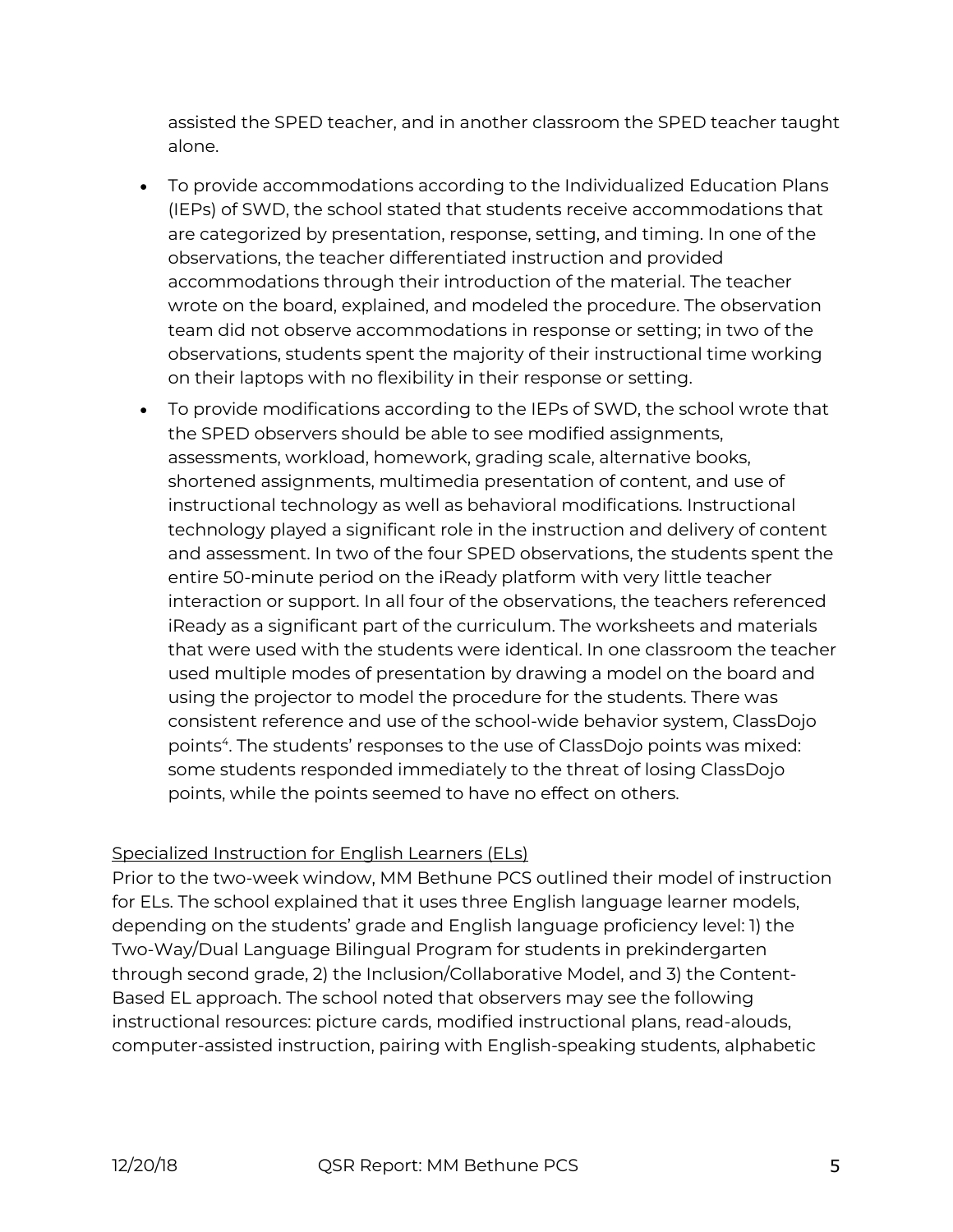and phonetic cards, Know/Want to know/Learn (K/W/L) charts, assisted cloze reading (an instructional strategy asking the user to fill in the blanks within a text with correct words from a word bank), and prediction diagrams. During two half days of observation, the EL specialist observed one pull-out and four push-in sessions. Overall, the school implemented some elements of the Two-Way/Dual Language Bilingual Program and the Content-Based EL approach.

Overall, the school's implementation of the EL program outlined in its questionnaire was mixed. In some settings students received effective supports, but the EL observer saw little evidence of the school's use of instructional resources and no evidence of the Inclusion/Collaborative model as described by the school.

The school stated that observers may see Limited English Proficient (LEP) students in the mainstream classroom with the EL teacher functioning as a resource instructor or co-teaching a lesson. In the first push-in observation, the EL teacher circulated the classroom to monitor four ELs, looking at their work and reiterating or clarifying the learning task ("predict what will happen next in the story" or "read off the projector") in both English and Spanish. He encouraged students to write more in response to prompts and to share their answers out loud. Students did not have additional resources to respond to the learning task, such as individual texts, vocabulary lists, or word banks. The EL specialist did not see the EL teacher coteaching lessons.

According to the school, students in the Two-Way Dual Language Bilingual Program develop communication and literacy skills in their native language (Spanish) while learning a second language (English). Students master academic content and writing in both languages. During the pull-out session, the EL specialist observed the EL teacher working on the development of literacy skills in the first-grade student's native language (Spanish) while helping him learn English by reinforcing a Spanish lesson on C words. The EL teacher began by assessing what the student already knew, asking "How many words do you know with the letter C?" The student hesitated and the teacher offered some examples in English and Spanish (car, cama (bed), camisa (shirt), casa (house) and centro (center)). The EL teacher used objects already in the room as tangible examples of C words, as when he showed the student what the "center" was by putting his hand in the middle of a book. Neither the teacher nor the student had anything to write with or on. The student demonstrated understanding by mentioning a couple of C words in both English and Spanish. The EL specialist did not observe any of the instructional materials listed above (alphabetic and phonetic cards, K/W/L charts, cloze reading, picture cards, etc.).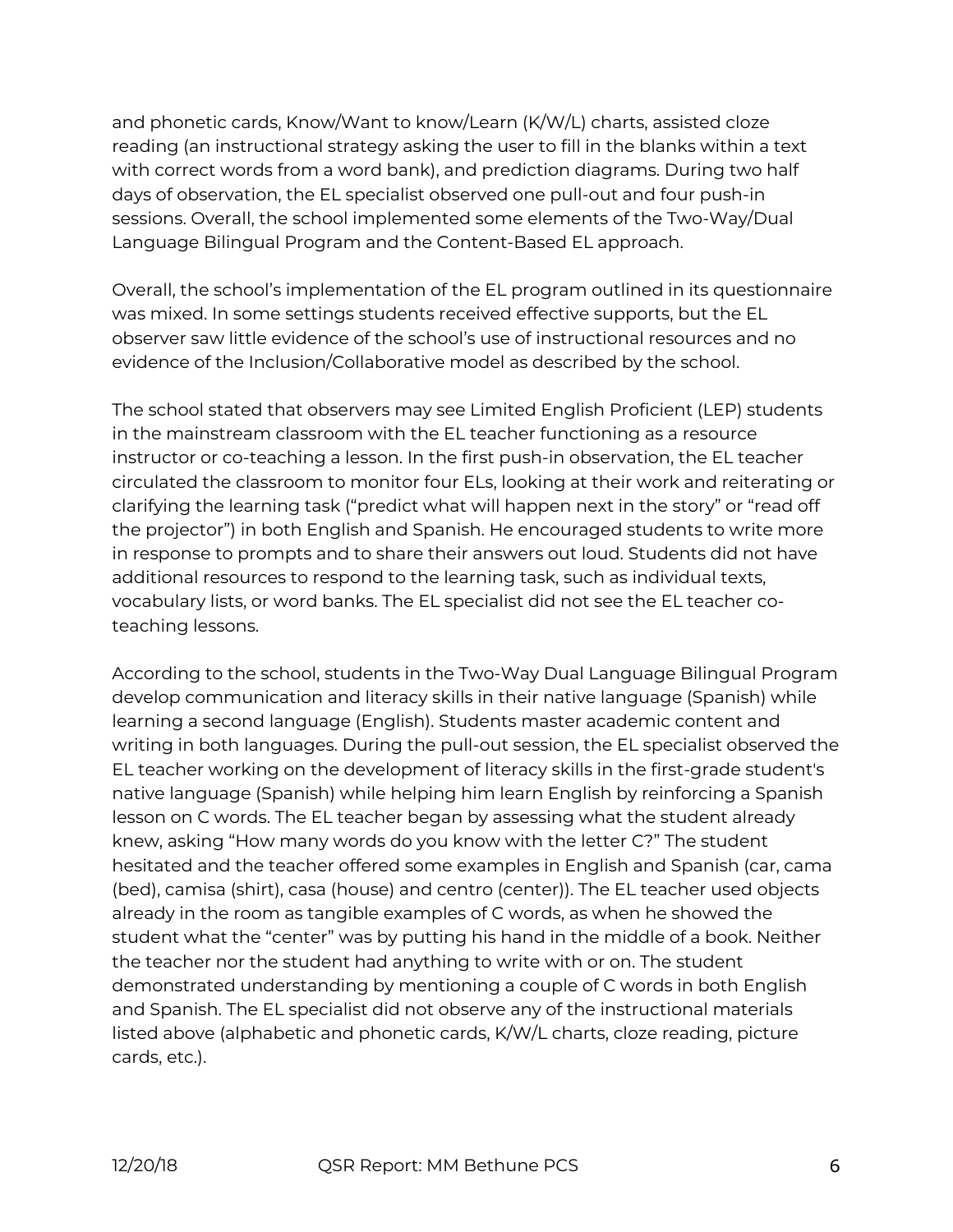When Spanish or English is not the student's home language, and for students in third through eighth grade, the school primarily uses the Content-Based EL approach to deliver both academic content and English language skills. The EL specialist observed the Content-Based EL approach as the EL teacher worked with both a non-Spanish speaking second grade EL and a Spanish-speaking EL in a small group in the general education setting. The academic task was to measure nonstandard objects (an envelope and an index card) with non-standard objects (circles and centimeter cubes). The EL teacher explained the task by using real objects and modeling the process. He asked students to repeat the vocabulary associated with the task, such as measure, ruler, and yardstick. When the general education teacher posed a question to the larger group, the EL specialist provided additional written support, as when she asked how much bigger one item was from the other, and the EL teacher wrote a subtraction problem to show that one item was many units larger than the other. ELs did not have any additional instructional resources (as described above). While students learned English vocabulary within the context of the learning task, they did not have or keep vocabulary lists or picture cards to reinforce content-based vocabulary.

The EL specialist also observed the Content-Based EL approach in two additional observations with a seventh grade EL (same student in both observations). In the first observation, the general education teacher reviewed parts of a cell in preparation for a test while the EL teacher sat next to the student taking notes related to cell parts using his computer. The EL teacher discussed cell parts in both English and Spanish with the student, providing additional explanations and showing the student pictures online that corresponded to the cell parts. The student showed she understood the lesson by likening a cell part to a part of her body that is compromised because of a health condition, and by writing Spanish equivalents of cell parts and descriptions of cell part functions on her study guide. In an English observation where students discussed themes of a book, a co-teacher provided oneon-one support to the EL by sitting with her as she completed the learning task, ensuring she understood the directions, modifying the tasks so that she had to think of two themes instead of three (as the rest of the class had to do), and by providing some Spanish translations of words related to the task (theme and challenge). In both the science and English observations, the student learned content-related vocabulary in the context of the learning tasks.

The EL specialist did not observe any evidence of the Inclusion/Collaborative model, whereby the EL teacher collaborates with the general education teacher to plan instruction, which usually happens within the general education classroom. Throughout EL observations, the EL teacher provided accommodations on an asneeded basis after listening to a student's lesson and assessing the student's understanding, either verbally or by reading his or her written responses. Lessons did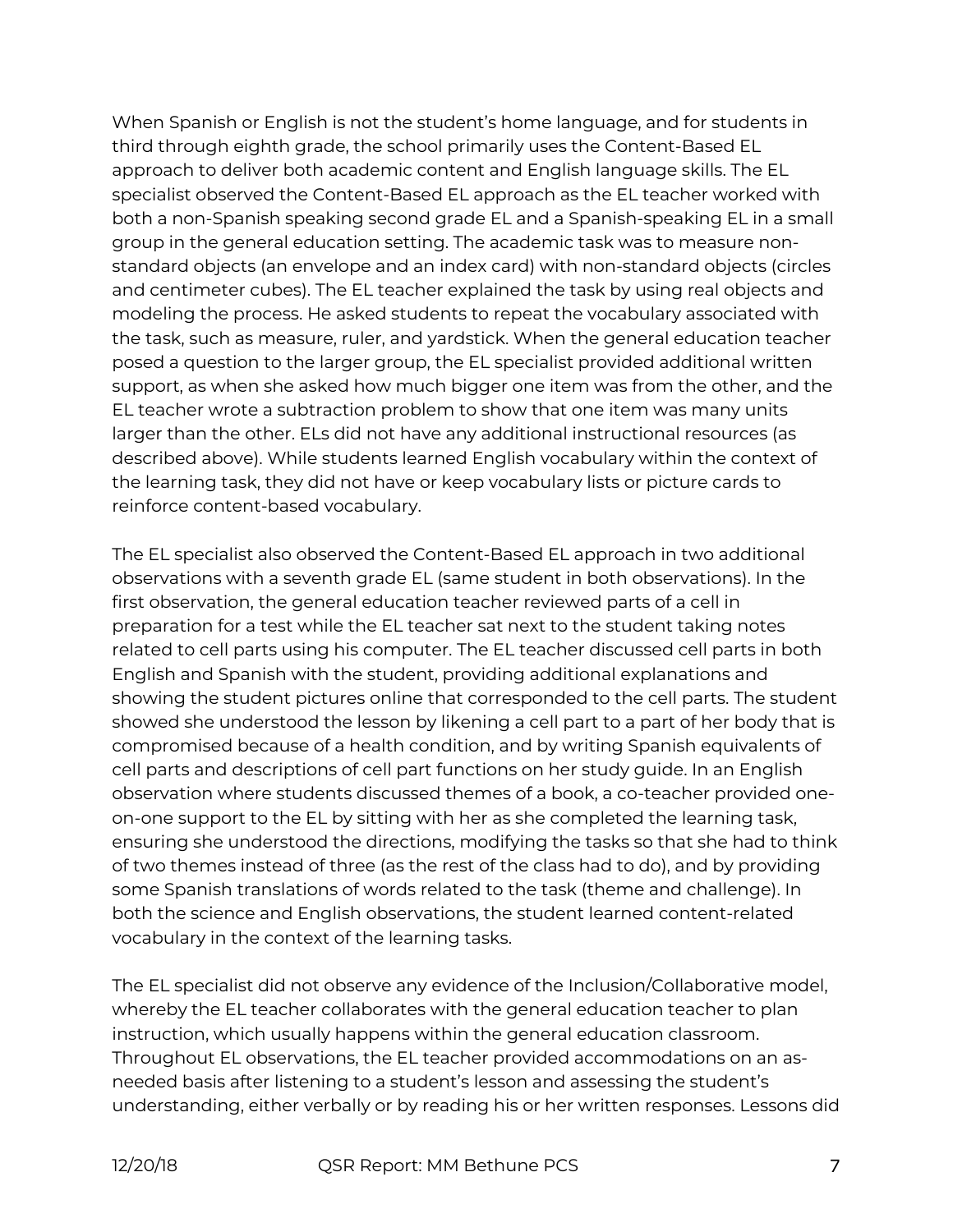not include any of the following additional resources for ELs as described above: picture cards, pairing with English-speaking students, alphabetic and phonetic cards, Know/Want to know/Learn (K/W/L) charts, assisted cloze reading, and prediction diagrams. The EL specialist observed one read-aloud, though ELs did not have their text to follow along with and keep notes. Lastly, the EL specialist saw one modification to instructional plans as an EL had to think of two themes from a text instead of three (described above). Note that the EL specialist saw one EL using the computer during the two half-days of observation, but did not spend time observing the student as the EL teacher was on his way to support another EL student.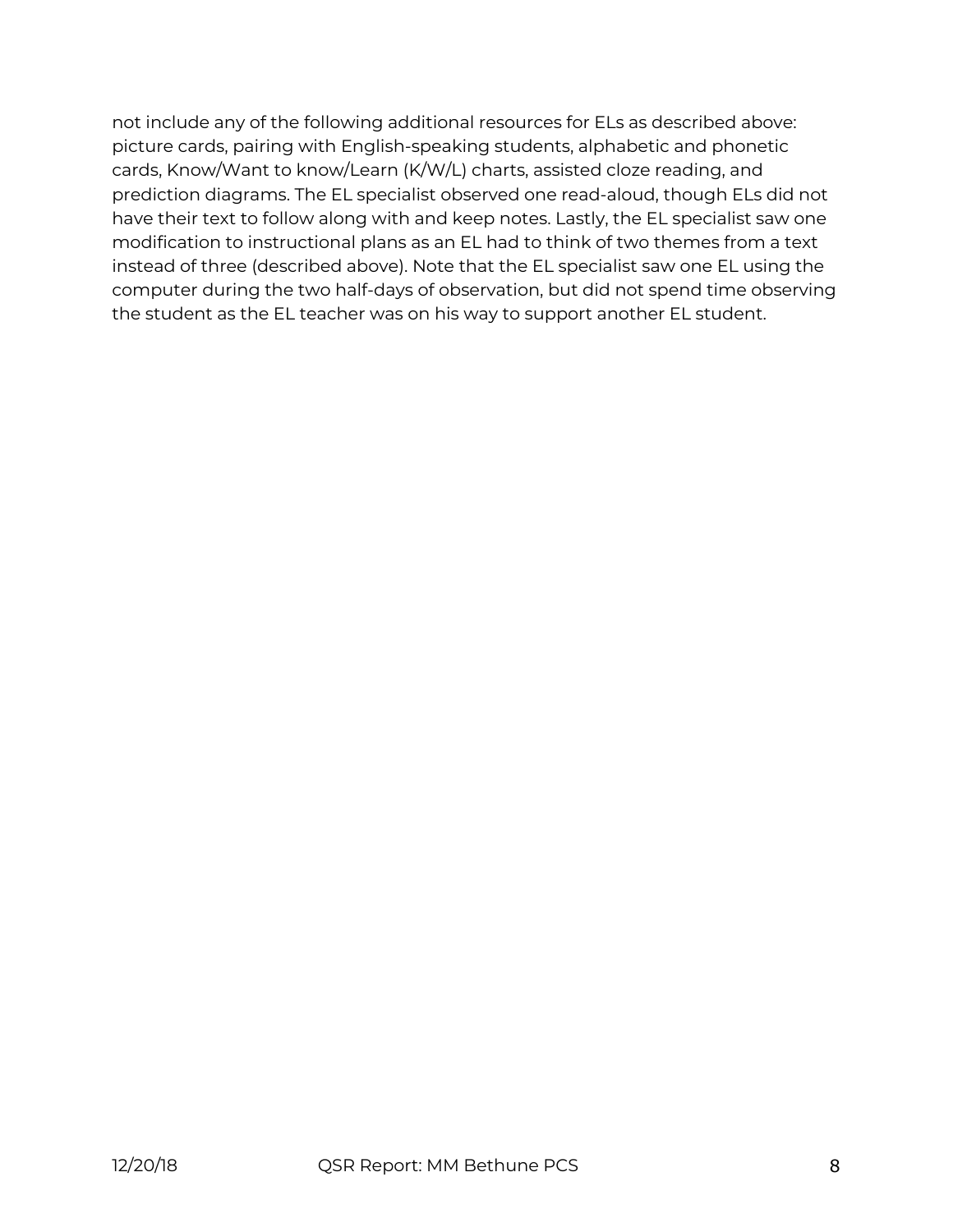### **THE CLASSROOM ENVIRONMENT5**

This table summarizes the school's performance on the Classroom Environment domain of the rubric during the unannounced visits. The label definitions for classroom observations of "distinguished," "proficient," "basic," and "unsatisfactory" are those from the Danielson framework. Overall, the QSR team scored 68% of classrooms as "distinguished" or "proficient" for the Classroom Environment domain. Please see Appendix III for a breakdown of each subdomain score.

| <b>The Classroom</b><br><b>Environment</b>                                          | <b>Evidence</b>                                                                                                                                                                                                                                                                                                                                                                                                                                                                                                                                                                                                                                                                                                                                                                                                                                                                                                                                                                                                                                                                                                                                                                                                                                                                                                                                                                                                                                                                                                                                                                                                                                                               | <b>School Wide Rating</b> |     |
|-------------------------------------------------------------------------------------|-------------------------------------------------------------------------------------------------------------------------------------------------------------------------------------------------------------------------------------------------------------------------------------------------------------------------------------------------------------------------------------------------------------------------------------------------------------------------------------------------------------------------------------------------------------------------------------------------------------------------------------------------------------------------------------------------------------------------------------------------------------------------------------------------------------------------------------------------------------------------------------------------------------------------------------------------------------------------------------------------------------------------------------------------------------------------------------------------------------------------------------------------------------------------------------------------------------------------------------------------------------------------------------------------------------------------------------------------------------------------------------------------------------------------------------------------------------------------------------------------------------------------------------------------------------------------------------------------------------------------------------------------------------------------------|---------------------------|-----|
| <b>Creating an</b><br><b>Environment of</b><br><b>Respect and</b><br><b>Rapport</b> | The QSR team scored 67% of the observations as<br>distinguished or proficient in this component. In<br>distinguished observations interactions<br>between the teacher and students was highly<br>respectful, reflecting genuine caring and<br>knowledge of students' lives outside of the<br>classroom. Teachers kindly spoke with a few<br>unhappy students by offering encouraging<br>words. They acknowledged birthdays and<br>special visitors at students' homes, and<br>recognized students' favorite activities, saying<br>"Good cutting! I know you love cutting at home-<br>that's what your mom said!" Teachers also<br>greeted family members in Spanish or English,<br>depending on their home language. Students<br>respectfully corrected each other, asking one<br>another to move spots during circle time,<br>reminding each other to write their names on<br>their papers, and asking each other to share<br>saying "please." In proficient observations<br>teachers demonstrated warmth with students,<br>using special handshakes and endearing terms<br>like "buddy." Students demonstrated respect for<br>each other and teachers by saying "please" and<br>"thank you." Teachers actively promoted a<br>respectful environment. In one classroom where<br>a teacher explained to the class, "Let's<br>remember to use kind words with each other."<br>In another observation the teacher gently<br>reminded students to share. Teachers showed<br>genuine care for students as in a few classrooms<br>where they greeted students with hugs and<br>ensured they had breakfast as they came in late.<br>Students felt secure throughout classes as they | Distinguished             | 30% |

 $<sup>5</sup>$  Teachers may be observed more than once by different review team members.</sup>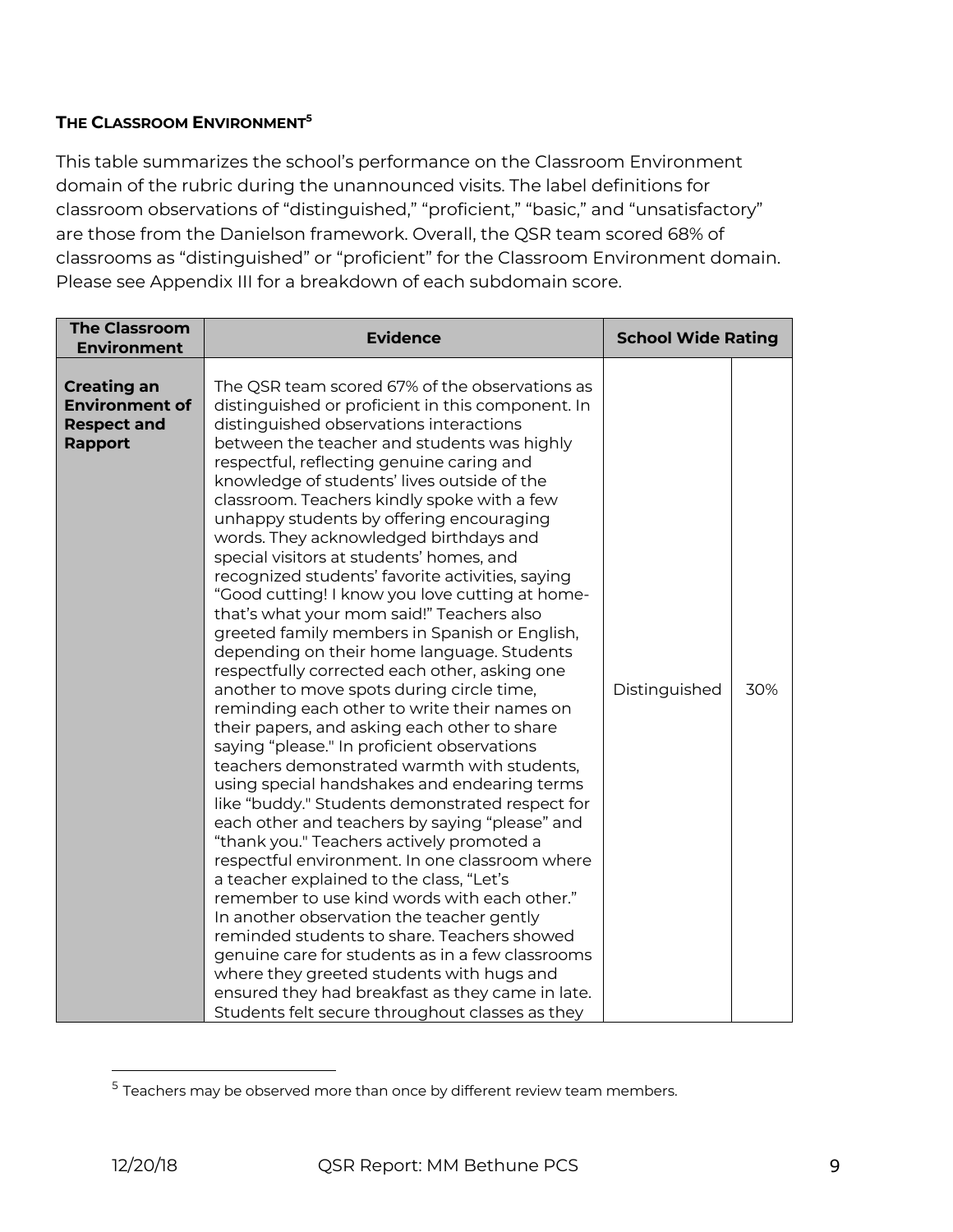| <b>The Classroom</b><br><b>Environment</b>              | <b>School Wide Rating</b><br><b>Evidence</b>                                                                                                                                                                                                                                                                                                                                                                                                                                                                                                                                                                                                      |                |     |
|---------------------------------------------------------|---------------------------------------------------------------------------------------------------------------------------------------------------------------------------------------------------------------------------------------------------------------------------------------------------------------------------------------------------------------------------------------------------------------------------------------------------------------------------------------------------------------------------------------------------------------------------------------------------------------------------------------------------|----------------|-----|
|                                                         | enthusiastically offered responses to questions<br>and classmates listened.                                                                                                                                                                                                                                                                                                                                                                                                                                                                                                                                                                       | Proficient     | 37% |
|                                                         | The QSR team scored 26% of the observations as<br>basic in this component. Talk between the<br>teacher and students was generally appropriate<br>with occasional inconsistencies. In one<br>observation the teacher asked a student to<br>respond but faced away from her, took<br>attendance, and spoke to another teacher<br>causing the student to stop sharing. Teachers<br>spoke to students harshly at times, saying "Does<br>raising your hand and asking for something ever<br>work with me? Yeah, that's what I thought."<br>Students occasionally disrespected their teacher<br>with off-task behavior.                                 | <b>Basic</b>   | 26% |
|                                                         | The QSR team scored less than 10% of the<br>observations as unsatisfactory in this<br>component.                                                                                                                                                                                                                                                                                                                                                                                                                                                                                                                                                  | Unsatisfactory | 7%  |
| Establishing a<br><b>Culture for</b><br><b>Learning</b> | The QSR team scored 67% of the observations as<br>distinguished or proficient in this component. In<br>distinguished observations teachers<br>communicated a genuine passion for their<br>subjects, modeling enthusiasm for a read-aloud<br>by reading in different voices as students<br>listened intently, saying "I love that we're<br>becoming better writers together!" as students<br>learned about writing mechanics. In proficient<br>observations teachers conveyed high regard for<br>students' abilities, expecting and recognizing<br>student effort. Teachers told students "I knew<br>you could do this," as they walked around and | Distinguished  | 11% |
|                                                         | checked student work and, "Try your best. I am<br>here for you," as a student expressed fear in<br>trying a new skill. Teachers expected all students<br>to participate saying, "I need to see more hands!"<br>and "Be ready friends because everyone is going<br>to have to come up soon. Everyone is going to<br>have a chance so keep thinking, keep those<br>wheels turning." Students expressed pride in<br>their work saying things like "I did it!" and "I get<br>it now."                                                                                                                                                                 | Proficient     | 56% |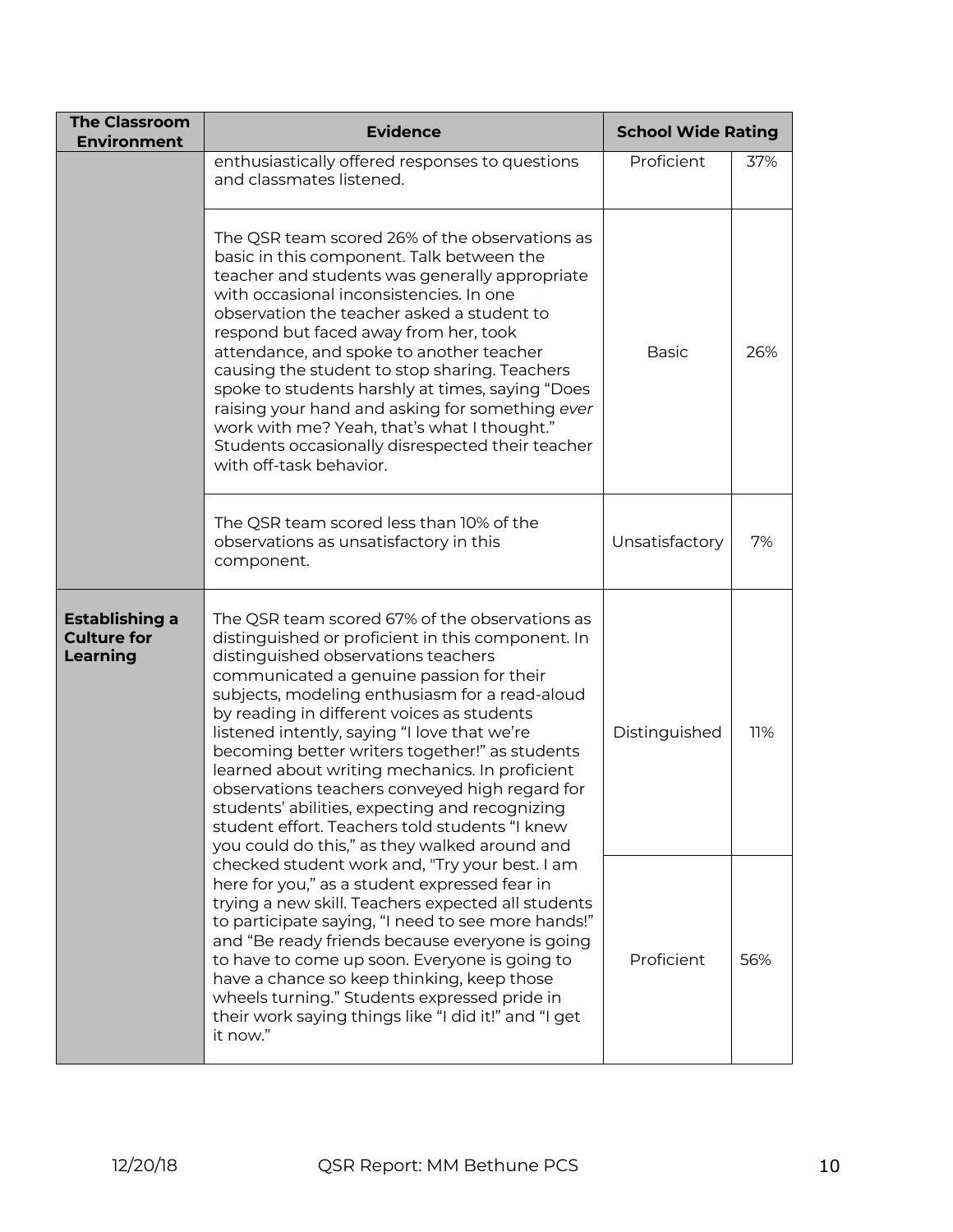| <b>The Classroom</b><br><b>Environment</b>                                                                                                                                                                                                                                                                                                                                                                                                                                                                                                                                                                                                                                                                                                                                                                                                                                                                                                                                                                                                                                                         | <b>Evidence</b>                                                                                                                                                                                                                                                                                                                                                                                                                                                                                                                                                                                                                                                                                                                                                                                                                                                                                        | <b>School Wide Rating</b> |     |
|----------------------------------------------------------------------------------------------------------------------------------------------------------------------------------------------------------------------------------------------------------------------------------------------------------------------------------------------------------------------------------------------------------------------------------------------------------------------------------------------------------------------------------------------------------------------------------------------------------------------------------------------------------------------------------------------------------------------------------------------------------------------------------------------------------------------------------------------------------------------------------------------------------------------------------------------------------------------------------------------------------------------------------------------------------------------------------------------------|--------------------------------------------------------------------------------------------------------------------------------------------------------------------------------------------------------------------------------------------------------------------------------------------------------------------------------------------------------------------------------------------------------------------------------------------------------------------------------------------------------------------------------------------------------------------------------------------------------------------------------------------------------------------------------------------------------------------------------------------------------------------------------------------------------------------------------------------------------------------------------------------------------|---------------------------|-----|
|                                                                                                                                                                                                                                                                                                                                                                                                                                                                                                                                                                                                                                                                                                                                                                                                                                                                                                                                                                                                                                                                                                    | The QSR team scored 30% of the observations as<br>basic in this component. Teachers emphasized<br>task completion as they gave students no<br>indication of the quality of their work, asking<br>rapid-fire questions without reacting to student<br>responses. One teacher rushed through a review<br>without providing enough time for all students<br>to follow along, saying, "I don't want to spend<br>too much time going over this." Another teacher<br>demonstrated a learning task on the carpet<br>without ensuring all students could see, as many<br>students were left behind at their desks.<br>Students complied with teachers' expectations<br>but did not indicate a commitment to high-<br>quality work, as when the teacher used a<br>checklist for their task at the beginning of class<br>but students did not refer to it and teachers did<br>not reinforce it during work time. | <b>Basic</b>              | 30% |
|                                                                                                                                                                                                                                                                                                                                                                                                                                                                                                                                                                                                                                                                                                                                                                                                                                                                                                                                                                                                                                                                                                    | The QSR team scored less than 10% of the<br>observations as unsatisfactory in this component.                                                                                                                                                                                                                                                                                                                                                                                                                                                                                                                                                                                                                                                                                                                                                                                                          | Unsatisfactory            | 4%  |
| The QSR team scored 63% of observations as<br><b>Managing</b><br>Classroom<br>distinguished or proficient in this component. In<br><b>Procedures</b><br>distinguished observations instructional time<br>was maximized due to effective classroom<br>routines and procedures with students working<br>independently and transitioning seamlessly to<br>whole-group share-outs when an alarm rang. In<br>proficient observations students were<br>productively engaged during both small group<br>and independent work. Students knew where to<br>find materials when entering the class and knew<br>how to access Chromebooks and headphones<br>without talking to their neighbors. Students<br>responded quickly to countdowns, clapping<br>routines, and chants such as "Criss-cross<br>applesauce" and "Got it, got it" to transition,<br>prepare for the lesson, and refocus. Co-teachers<br>expertly team-taught to maximize learning time.<br>While one teacher led a whole class mini-lesson<br>on the rug or gave the entire class directions, a<br>second teacher prepared each student's |                                                                                                                                                                                                                                                                                                                                                                                                                                                                                                                                                                                                                                                                                                                                                                                                                                                                                                        | Distinguished             | 7%  |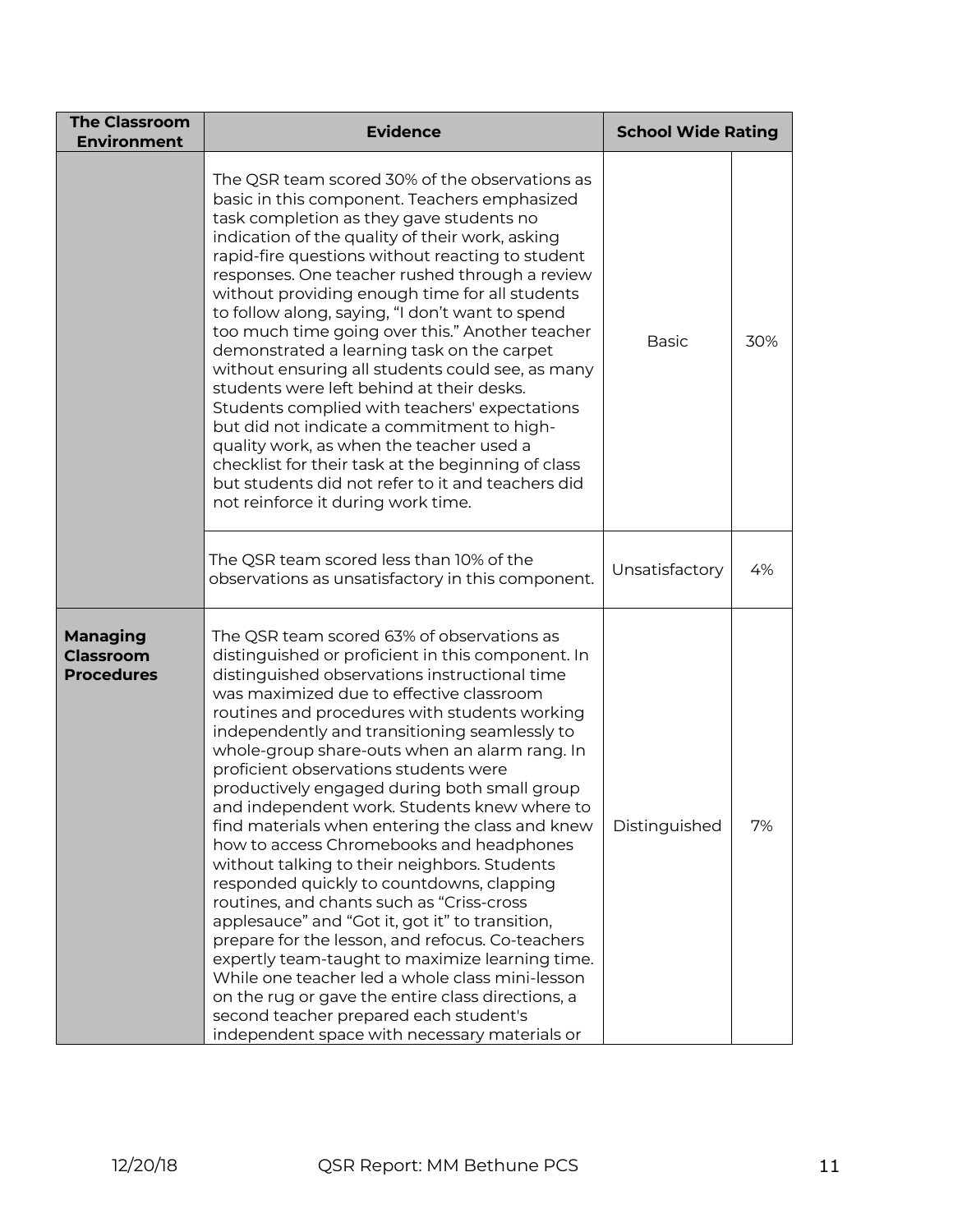| <b>The Classroom</b><br><b>Environment</b>                                                                                                                                                                                                                                                                                                                                                                                                                                                                                                                                                                                                                                                                                                                       | <b>Evidence</b>                                                                                                                                                                                                                                                                                                                                                                                                                                                                                                       | <b>School Wide Rating</b> |     |
|------------------------------------------------------------------------------------------------------------------------------------------------------------------------------------------------------------------------------------------------------------------------------------------------------------------------------------------------------------------------------------------------------------------------------------------------------------------------------------------------------------------------------------------------------------------------------------------------------------------------------------------------------------------------------------------------------------------------------------------------------------------|-----------------------------------------------------------------------------------------------------------------------------------------------------------------------------------------------------------------------------------------------------------------------------------------------------------------------------------------------------------------------------------------------------------------------------------------------------------------------------------------------------------------------|---------------------------|-----|
|                                                                                                                                                                                                                                                                                                                                                                                                                                                                                                                                                                                                                                                                                                                                                                  | walked around to ensure students understood<br>the learning task. With minimal prompting,<br>students followed established routines, as when<br>one center was full, and the teacher suggested<br>another center for a student who complied<br>immediately and without incident.                                                                                                                                                                                                                                      | Proficient                | 56% |
|                                                                                                                                                                                                                                                                                                                                                                                                                                                                                                                                                                                                                                                                                                                                                                  | The QSR team scored 26% of the observations as<br>basic in this component. Instructional time was<br>lost because teachers did not have the necessary<br>materials or could not activate technology.<br>Inconsistent procedures led to lost instructional<br>time. Transitions were inefficient, with students<br>requiring frequent reminders of instructions and<br>how to move from center to center.                                                                                                              | <b>Basic</b>              | 26% |
|                                                                                                                                                                                                                                                                                                                                                                                                                                                                                                                                                                                                                                                                                                                                                                  | The QSR team scored 11% of the observations as<br>unsatisfactory in this component. Procedures<br>were chaotic at times. In one observation it took<br>over seven minutes to get students lined up, and<br>the teacher spent the remainder of the class<br>time signing computers out to students. In<br>another observation the teacher abruptly<br>stopped the lesson to have students practice<br>transitions from reading to the carpet three<br>times, resulting in a significant loss of<br>instructional time. | Unsatisfactory            | 11% |
| The QSR team scored 74% of observations as<br><b>Managing</b><br><b>Student</b><br>distinguished or proficient in this component. In<br><b>Behavior</b><br>distinguished observations student behavior<br>was entirely appropriate. Co-teachers monitored<br>and preempted negative behavior subtly by<br>circulating the classroom while another teacher-<br>led instruction. One teacher successfully<br>prevented disruption by whispering a quiet<br>comment as students crowded around a play<br>refrigerator in one observation. In proficient<br>observations teachers' redirection was effective,<br>as when teachers reminded students to raise<br>their hands, take turns, stay in their centers, and<br>complete their work before moving on to play. |                                                                                                                                                                                                                                                                                                                                                                                                                                                                                                                       | Distinguished             | 15% |
|                                                                                                                                                                                                                                                                                                                                                                                                                                                                                                                                                                                                                                                                                                                                                                  | Teachers effectively dealt with minor<br>misbehavior when they knelt at students' levels<br>to quietly redirect and used "dojo" points to<br>reward and track behavior.                                                                                                                                                                                                                                                                                                                                               | Proficient                | 59% |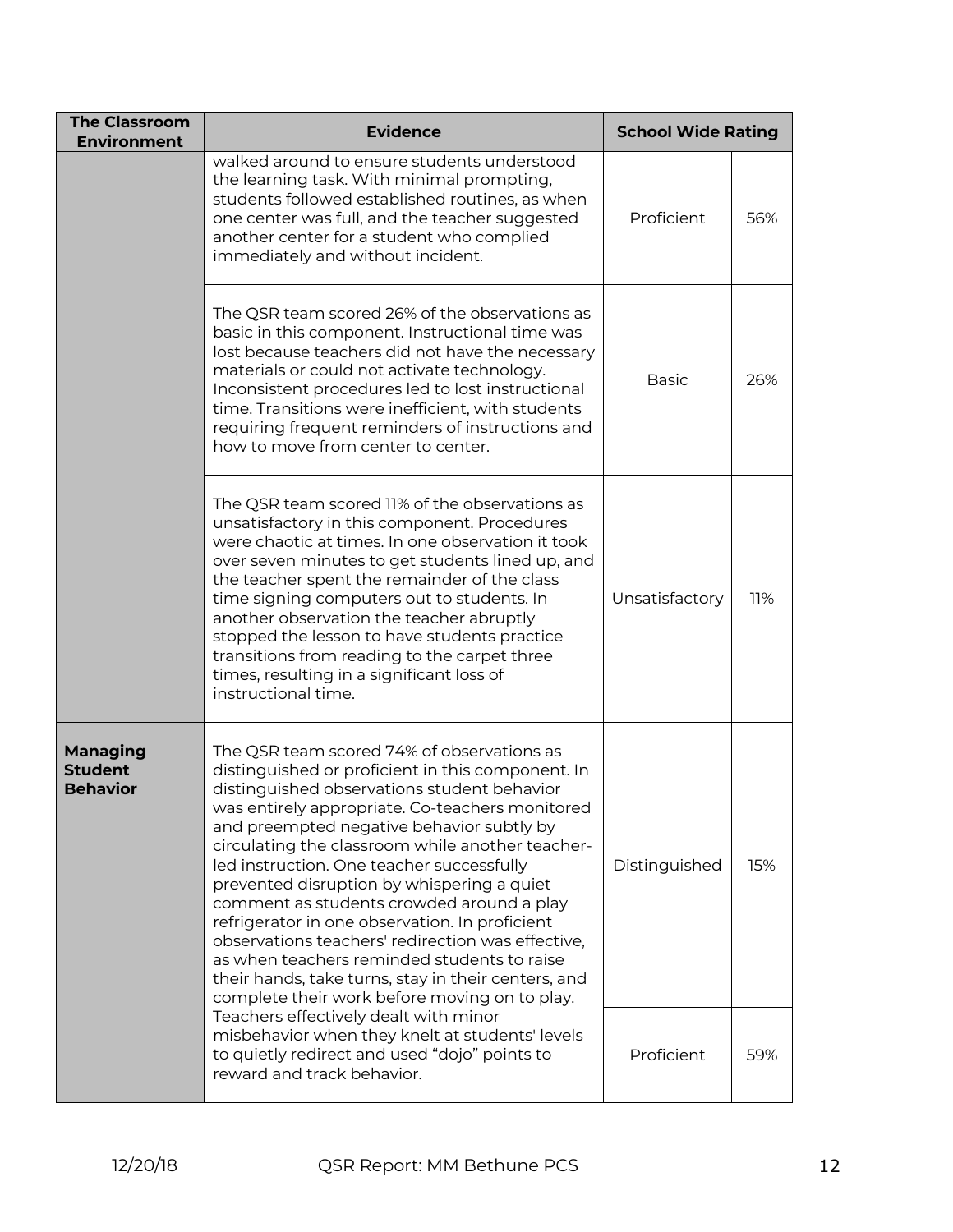| <b>The Classroom</b><br><b>Environment</b> | Evidence                                                                                                                                                                                                                                                                                                                                                                                                                                                                                                                                                                                                                                                                                                                                                    | <b>School Wide Rating</b> |     |
|--------------------------------------------|-------------------------------------------------------------------------------------------------------------------------------------------------------------------------------------------------------------------------------------------------------------------------------------------------------------------------------------------------------------------------------------------------------------------------------------------------------------------------------------------------------------------------------------------------------------------------------------------------------------------------------------------------------------------------------------------------------------------------------------------------------------|---------------------------|-----|
|                                            | The QSR team scored 19% of observations as<br>basic in this component. Standards of conduct<br>appeared to have been established, but their<br>implementation was inconsistent. Students not<br>working directly with a teacher were disruptive,<br>threw blocks, fought over materials, or making<br>loud noises, though they acted appropriately<br>when a teacher intervened. Teachers attempted<br>to maintain order, repeatedly telling students to<br>"Get to work," and referring to lost ClassDojo<br>points with uneven success. At times teachers<br>ignored off-task behavior, as when students<br>engaged in horseplay while the teacher was<br>modeling or chatted with peers instead of<br>completing their independent work on<br>computers. | Basic                     | 19% |
|                                            | The QSR team scored less than 10% of the<br>observations as unsatisfactory in this<br>component.                                                                                                                                                                                                                                                                                                                                                                                                                                                                                                                                                                                                                                                            | Unsatisfactory            | 7%  |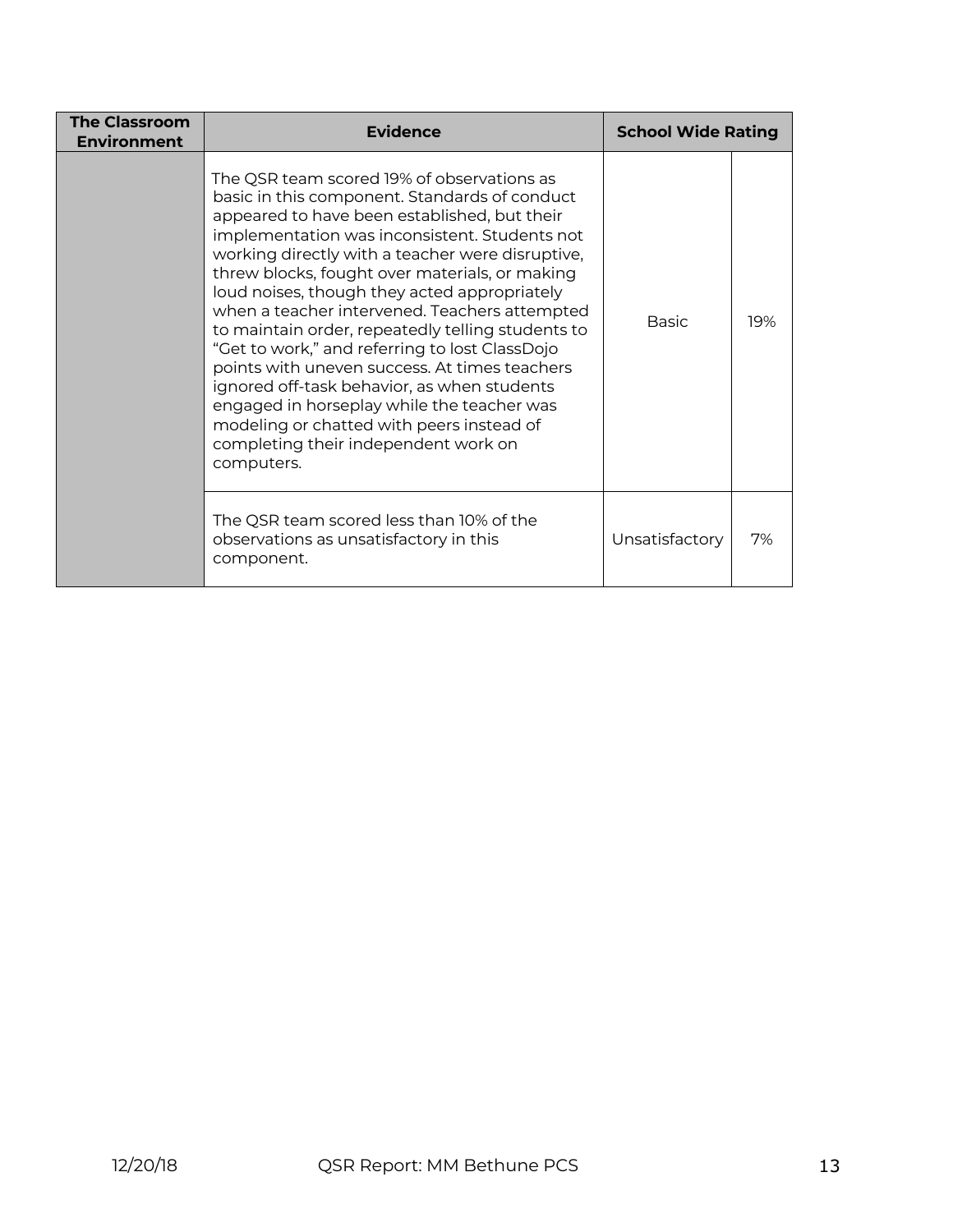### **INSTRUCTION**

This table summarizes the school's performance on the Instruction domain of the rubric during the unannounced visits. The label definitions for classroom observations of "distinguished," "proficient," "basic," and "unsatisfactory" are those from the Danielson framework. Overall, the QSR team scored 42% of classrooms as "distinguished" or "proficient" for the Instruction domain. Please see Appendix III for a breakdown of each subdomain score.

| <b>Instruction</b>                    | <b>Evidence</b>                                                                                                                                                                                                                                                                                                                                                                                                                                                                                                                                                                                                                                                                                                                                                                                                                                                                                                                                                                                                                                                                                                                                                                                                                                                                                                                    | <b>School Wide Rating</b> |     |
|---------------------------------------|------------------------------------------------------------------------------------------------------------------------------------------------------------------------------------------------------------------------------------------------------------------------------------------------------------------------------------------------------------------------------------------------------------------------------------------------------------------------------------------------------------------------------------------------------------------------------------------------------------------------------------------------------------------------------------------------------------------------------------------------------------------------------------------------------------------------------------------------------------------------------------------------------------------------------------------------------------------------------------------------------------------------------------------------------------------------------------------------------------------------------------------------------------------------------------------------------------------------------------------------------------------------------------------------------------------------------------|---------------------------|-----|
| <b>Communicating</b><br>with Students | The QSR team scored 60% of the observations<br>as distinguished or proficient in this<br>component. In the distinguished observation<br>the teacher explained content thoroughly and<br>clearly, using rich language and inviting<br>students to explain prior learning about<br>inferences to classmates. Teachers in proficient<br>observations gave clear instructions for learning<br>tasks, at times guiding students in the process.<br>One teacher placed her hand over a child's to<br>show him how to cut with scissors and modeled<br>how to find names on a sentence strip. Students<br>demonstrated they understood directions by<br>immediately engaging with learning tasks after<br>hearing directions. Teachers used grade- and<br>content-appropriate vocabulary and analogies<br>in explanations, reminding students to use the<br>proper math terms like "place value," explaining<br>parts of a cell by comparing them to body parts<br>and functions, and asking students to give<br>examples of words like "ratio." Teachers clearly<br>stated lesson objectives, writing them on the<br>board in student-friendly language and referred<br>to them throughout lessons. One teacher<br>pretended a paper octopus on her shoulder<br>tickled her every time the student correctly<br>used the $\Omega$ sound. | Distinguished             | 4%  |
|                                       |                                                                                                                                                                                                                                                                                                                                                                                                                                                                                                                                                                                                                                                                                                                                                                                                                                                                                                                                                                                                                                                                                                                                                                                                                                                                                                                                    | Proficient                | 56% |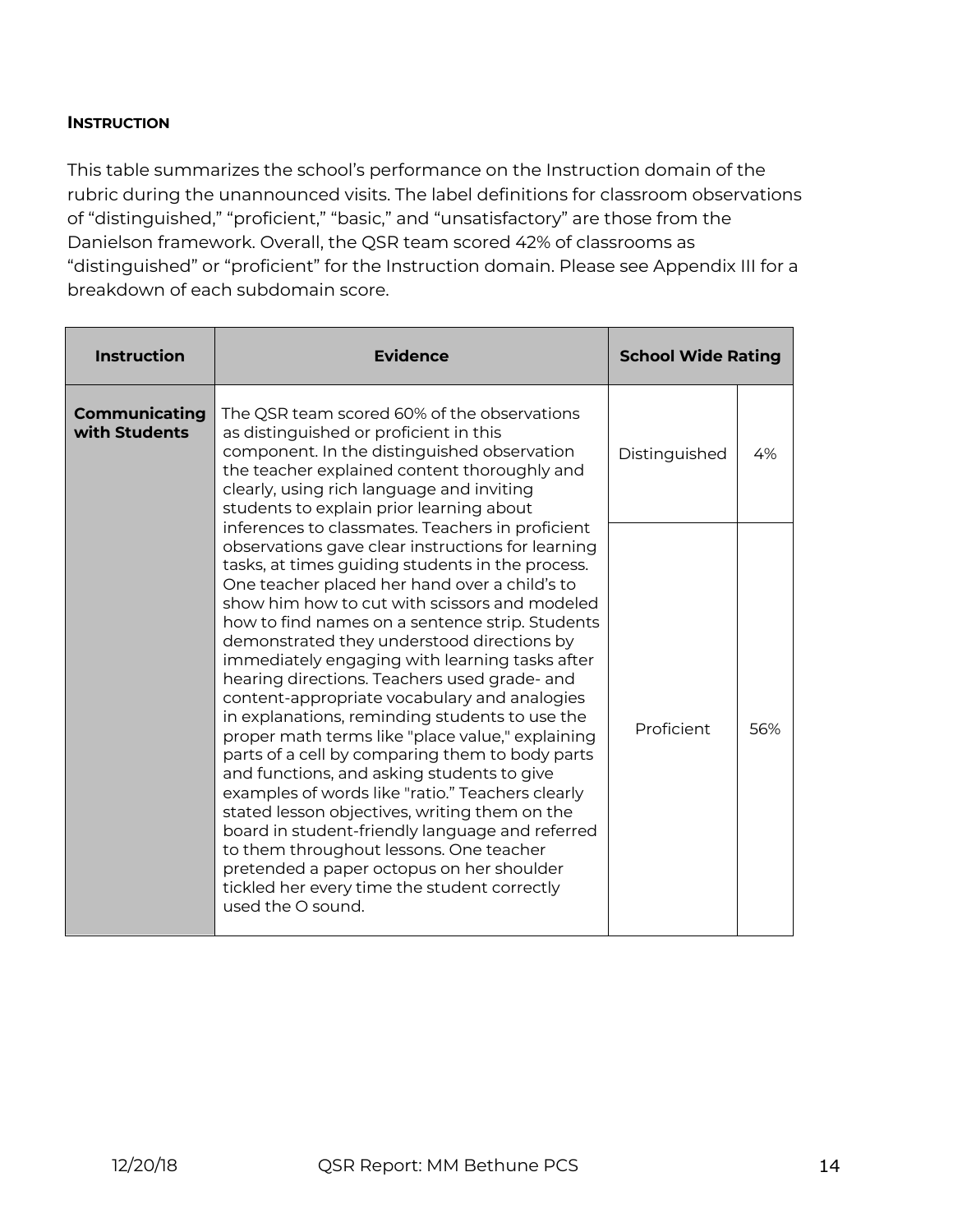| <b>Instruction</b>                                                                           | <b>Evidence</b>                                                                                                                                                                                                                                                                                                                                                                                                                                                                                                                                                                                                               | <b>School Wide Rating</b> |     |
|----------------------------------------------------------------------------------------------|-------------------------------------------------------------------------------------------------------------------------------------------------------------------------------------------------------------------------------------------------------------------------------------------------------------------------------------------------------------------------------------------------------------------------------------------------------------------------------------------------------------------------------------------------------------------------------------------------------------------------------|---------------------------|-----|
|                                                                                              | The QSR team rated 37% of observations as<br>basic in this component. Teachers' explanations<br>of content and learning tasks were confusing<br>and had to be clarified throughout lessons. In<br>one observation students copied words from<br>the board for several minutes rather than<br>writing their predictions for the end of a story<br>(which was the learning task). Explanations of<br>content were purely procedural. For example a<br>teacher attempted to get students engaged in<br>a discussion about non-standard<br>measurements, but students ended up<br>recalling results (one word, number responses). | <b>Basic</b>              | 37% |
|                                                                                              | Unsatisfactory                                                                                                                                                                                                                                                                                                                                                                                                                                                                                                                                                                                                                | 4%                        |     |
| <b>Using</b><br>Questioning/<br><b>Prompts and</b><br><b>Discussion</b><br><b>Techniques</b> | The QSR team scored just 33% of observations<br>as proficient in this component. Teachers asked<br>a mix of low-level and high-level questions,<br>generating a genuine discussion among<br>students. Teachers asked students to make<br>comparisons between cell parts and body parts,                                                                                                                                                                                                                                                                                                                                       | Distinguished             | 0%  |
|                                                                                              | think of other ways to solve math problems, and<br>to consider why they solved a problem in a<br>particular way. Teachers ensured that most<br>students were involved in class discussions,<br>making inferences based on a variety of<br>prompts and saying things like, "I need to see<br>more hands!" Teachers encouraged students to<br>respond to each other, telling them "Talk and<br>communicate!" as they worked to come up with<br>themes from a text, and asked them to listen to<br>each other's responses.                                                                                                       | Proficient                | 33% |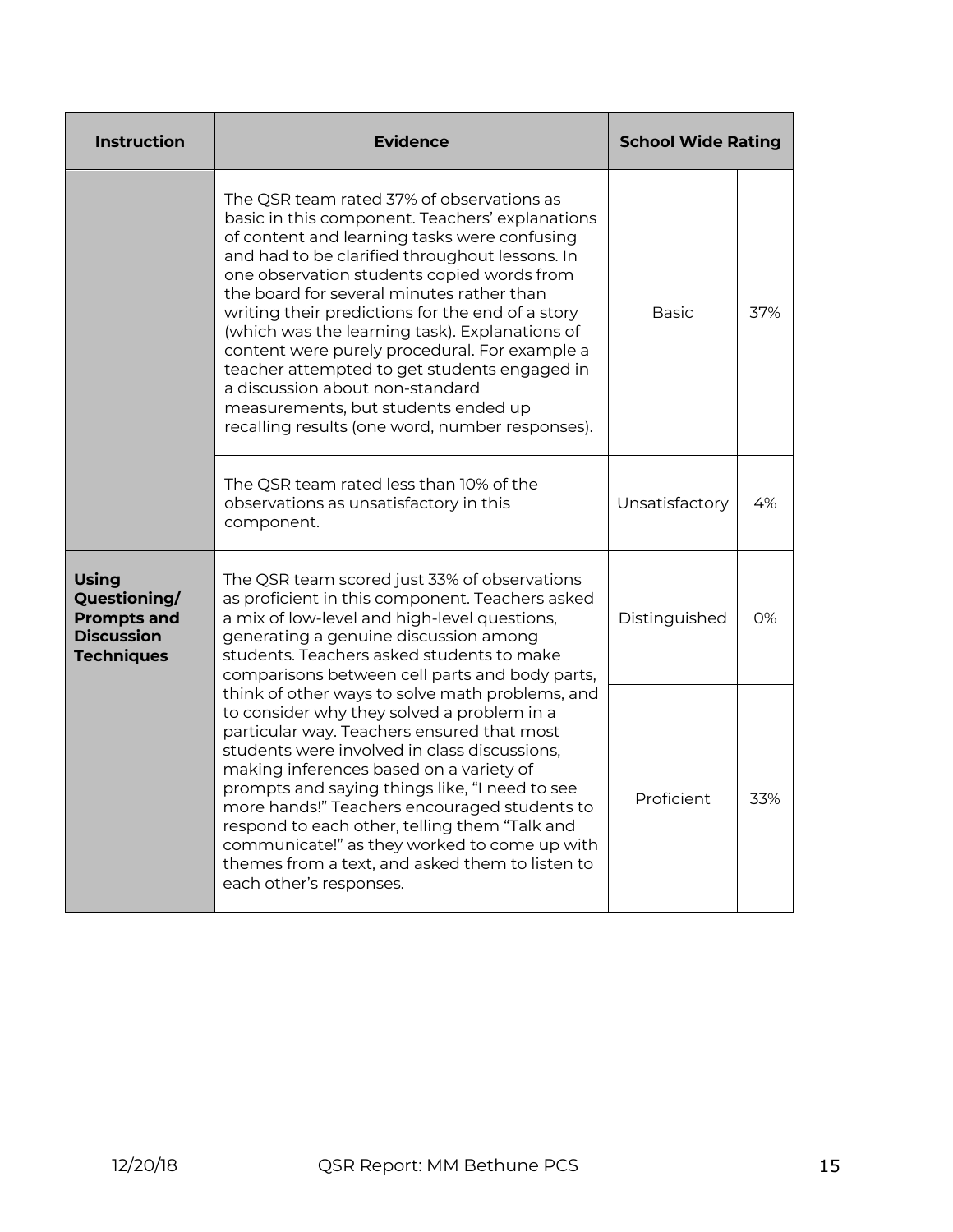| <b>Instruction</b>                                                                                                                                                                                                                                                                                                                                                                                                                                                                                                                                                                                                                                                                                                                                     | <b>Evidence</b>                                                                                                                                                                                                                                                                                                                                                                                                                                                                                                                                                                                                                                                                                                                                                                                                                                                                             | <b>School Wide Rating</b> |     |
|--------------------------------------------------------------------------------------------------------------------------------------------------------------------------------------------------------------------------------------------------------------------------------------------------------------------------------------------------------------------------------------------------------------------------------------------------------------------------------------------------------------------------------------------------------------------------------------------------------------------------------------------------------------------------------------------------------------------------------------------------------|---------------------------------------------------------------------------------------------------------------------------------------------------------------------------------------------------------------------------------------------------------------------------------------------------------------------------------------------------------------------------------------------------------------------------------------------------------------------------------------------------------------------------------------------------------------------------------------------------------------------------------------------------------------------------------------------------------------------------------------------------------------------------------------------------------------------------------------------------------------------------------------------|---------------------------|-----|
| The QSR team scored 52% of observations as<br>basic in this component. Questions led<br>students on a single path of inquiry, as when<br>teachers asked students to report on results<br>from a measuring task and translate words<br>from English to Spanish and vice versa.<br>Attempts to engage all students in the<br>discussion had uneven results. Teachers' efforts<br>to generate discussions over questions such as<br>what might happen in a scientific experiment<br>with different variables fell flat as students<br>continued to give one-word answers. In various<br>classrooms students offered ideas in rapid<br>succession with no response from the teacher<br>and no opportunities to respond directly to one<br>another's ideas. |                                                                                                                                                                                                                                                                                                                                                                                                                                                                                                                                                                                                                                                                                                                                                                                                                                                                                             | <b>Basic</b>              | 52% |
|                                                                                                                                                                                                                                                                                                                                                                                                                                                                                                                                                                                                                                                                                                                                                        | The QSR team rated 15% of the observations as<br>unsatisfactory in this component. Questions, like<br>those asking about the plot of a book and asking<br>about a design students made with blocks, were<br>rapid-fire and convergent with single correct<br>answers.                                                                                                                                                                                                                                                                                                                                                                                                                                                                                                                                                                                                                       | Unsatisfactory            | 15% |
| <b>Engaging</b><br><b>Students in</b><br>Learning                                                                                                                                                                                                                                                                                                                                                                                                                                                                                                                                                                                                                                                                                                      | The QSR team scored just 37% of observations<br>as proficient in this component and none as<br>distinguished. Most students were intellectually<br>engaged, trying to guess cell parts described by<br>the teacher, working as a group to come up<br>with themes from a reading, solving math<br>problems in pairs, responding to writing<br>prompts, and using songs and hand motions to<br>practice words in Spanish. Resources and<br>materials allowed students to be intellectually<br>engaged, as teachers positioned themselves at<br>tables to support students in small groups and<br>gave students musical instruments to<br>demonstrate "in front," "behind" and "down" in<br>Spanish. Groupings were suitable to lesson<br>activities. In one observation, teachers provided<br>individual support to small groups at tables as<br>students wrote their names and drew pictures |                           | 0%  |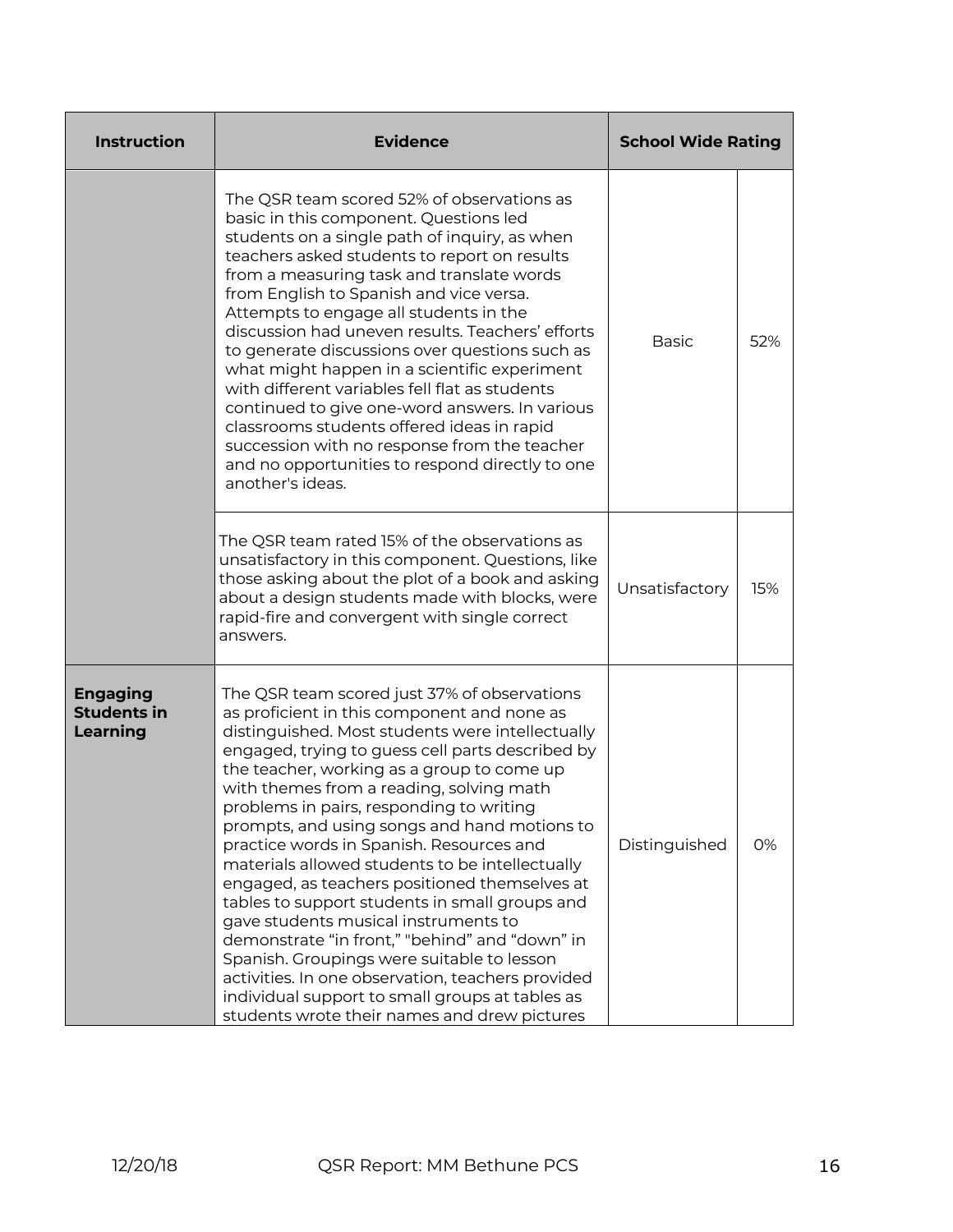| <b>Instruction</b>                                         | <b>Evidence</b>                                                                                                                                                                                                                                                                                                                                                                                                                                                                                                                                                                                                                                                                                                                                                                                                                                                                                                                        | <b>School Wide Rating</b> |     |
|------------------------------------------------------------|----------------------------------------------------------------------------------------------------------------------------------------------------------------------------------------------------------------------------------------------------------------------------------------------------------------------------------------------------------------------------------------------------------------------------------------------------------------------------------------------------------------------------------------------------------------------------------------------------------------------------------------------------------------------------------------------------------------------------------------------------------------------------------------------------------------------------------------------------------------------------------------------------------------------------------------|---------------------------|-----|
|                                                            | while other groups were engaged in productive<br>free play. In another observation the teacher<br>worked with just two students at the table so<br>that she could ensure tracing, cutting, and<br>gluing were correctly done.                                                                                                                                                                                                                                                                                                                                                                                                                                                                                                                                                                                                                                                                                                          | Proficient                | 37% |
|                                                            | The QSR team scored 48% of the observations<br>as basic in this component. The pacing of<br>lessons was uneven, as students in some<br>observations had nothing to do once they<br>finished the academic task at hand. Students<br>lost focus because the class had insufficient<br>materials (whiteboards) for all students to<br>participate at the same time, or because<br>students did not have extra homework sheets<br>or exit tickets for their review after having<br>forgotten theirs at home. Some students were<br>intellectually engaged, and others were off task,<br>as in a class with centers where some students<br>focused on drawing objects that started with<br>"m" while others were disruptive, throwing<br>blocks. Many learning tasks required only recall<br>of procedures or facts, like completing word<br>problems, thinking of "c" words, and recalling<br>the definition of text features and details. | <b>Basic</b>              | 48% |
|                                                            | The QSR team scored 15% of the observations as<br>unsatisfactory in this component. Few students<br>were intellectually engaged in lessons; instead<br>students talked and wandered around the class.<br>Activities required only rote tasks.                                                                                                                                                                                                                                                                                                                                                                                                                                                                                                                                                                                                                                                                                          | Unsatisfactory            | 15% |
| <b>Using</b><br><b>Assessment in</b><br><b>Instruction</b> | The QSR team scored just 36% of the<br>observations as proficient in this component<br>and none as distinguished. Teachers used<br>assessment throughout lessons. Teachers<br>circulated classrooms, reading students' written<br>responses and providing specific feedback, like<br>"What's the challenge of that? You have to write<br>why," and asking individual students to explain<br>math answers. Feedback allowed students to<br>immediately adjust work and responses, saying<br>"Try again. You told me the correct word, but<br>made a different sound," and correcting<br>students' method of measuring. Teachers made<br>students aware of what high-quality work                                                                                                                                                                                                                                                        | Distinguished             | 0%  |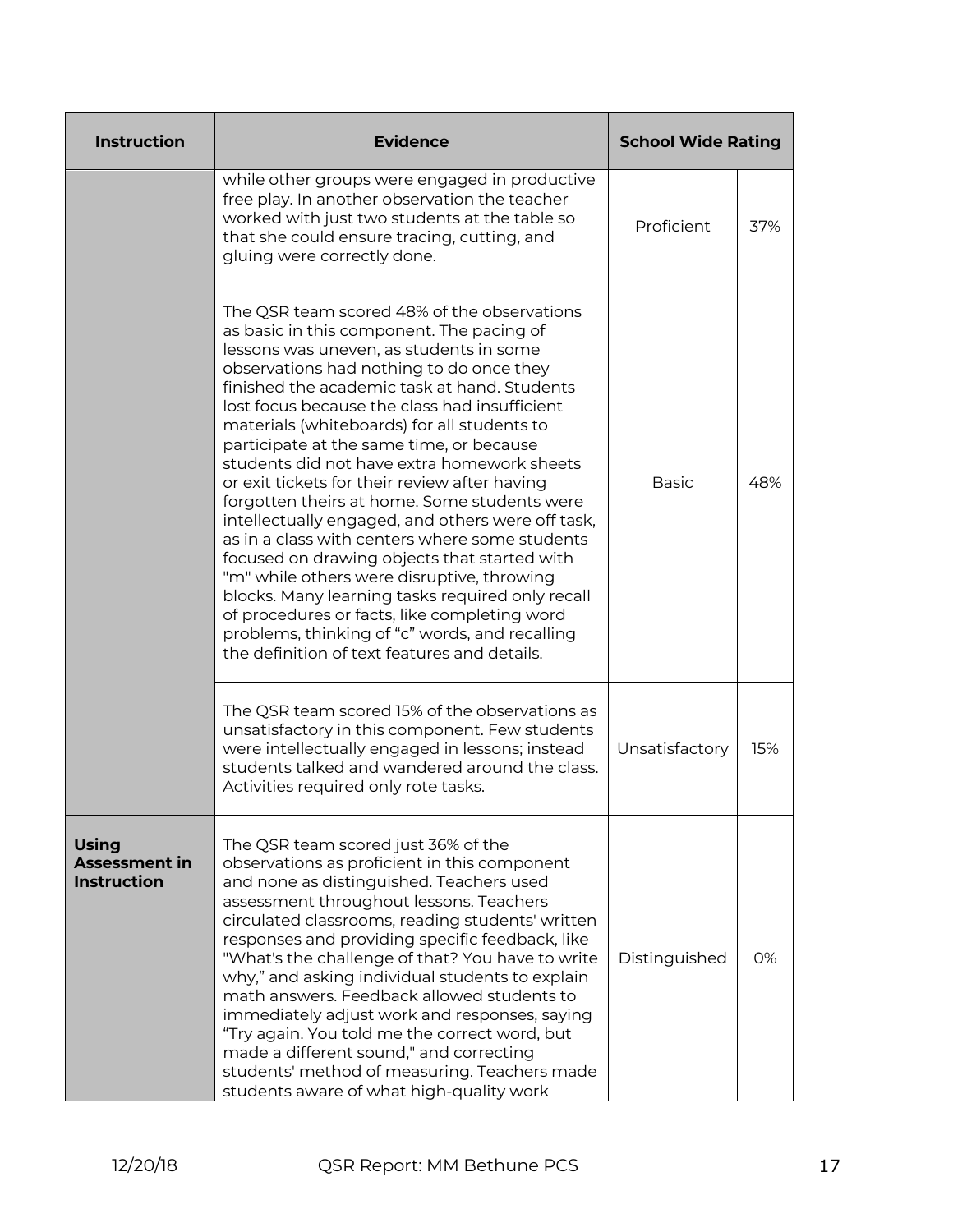| <b>Instruction</b> | <b>Evidence</b>                                                                                                                                                                                                                                                                                                                                                                                                                                                                                                                                                                                                                                                                                                                            | <b>School Wide Rating</b> |     |
|--------------------|--------------------------------------------------------------------------------------------------------------------------------------------------------------------------------------------------------------------------------------------------------------------------------------------------------------------------------------------------------------------------------------------------------------------------------------------------------------------------------------------------------------------------------------------------------------------------------------------------------------------------------------------------------------------------------------------------------------------------------------------|---------------------------|-----|
|                    | looked like through modeling and by writing<br>expectations for responses on the board (full<br>sentences, capitalize the first word, etc.).<br>Students had opportunities to assess their work<br>and classmates' work, solving math problems in<br>small groups then discussing and providing<br>feedback on solutions as a whole class, and<br>offering feedback to peers and assigning points<br>based on how complete classmates' answers<br>were.                                                                                                                                                                                                                                                                                    | Proficient                | 36% |
|                    | The QSR team scored 56% of the observations<br>as basic in this component. Feedback to<br>students was general as teachers tell students "I<br>need more from you," and "Very good!"<br>Teachers did not ensure that all students<br>understood instruction, asking for global<br>indications of learning with students<br>responding in unison, relying on students to<br>volunteer answers, and waiting for students to<br>come to the board to show their work. Teachers<br>did not provide clear expectations for student<br>work, switching abruptly from one learning task<br>to the next without asking students for<br>evidence of learning or reviewing their work.<br>There were limited attempts to self or peer<br>assessment. | <b>Basic</b>              | 56% |
|                    | The QSR team scored less than 10% of the<br>observations as unsatisfactory in this<br>component.                                                                                                                                                                                                                                                                                                                                                                                                                                                                                                                                                                                                                                           | Unsatisfactory            | 8%  |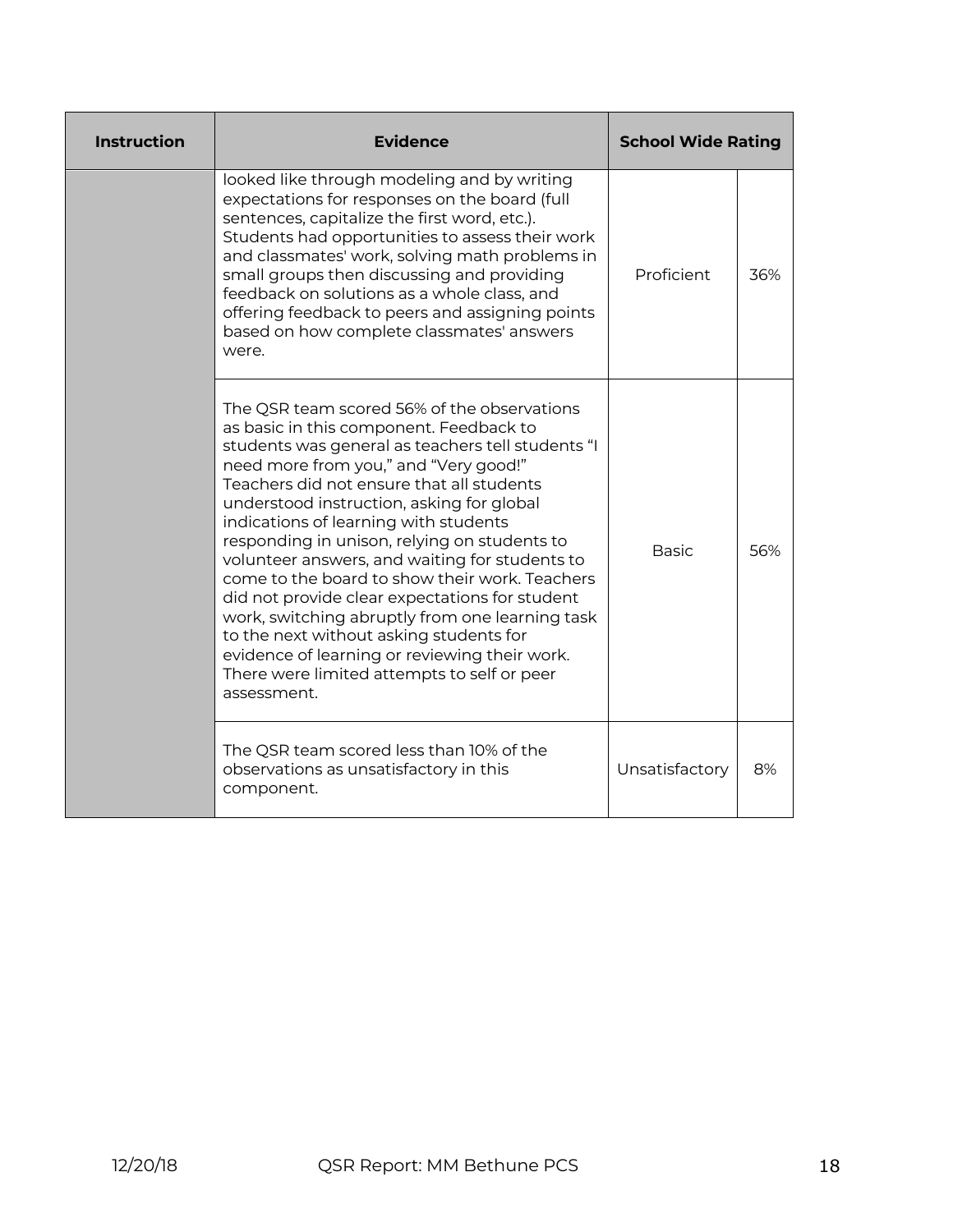## **APPENDIX I: CLASSROOM ENVIRONMENT**

| <b>The Classroom</b><br><b>Environment</b>                                | <b>Unsatisfactory</b>                                                                                                                                                                                                      | <b>Basic</b>                                                                                                                                                                                                                                                                                                                                 | <b>Proficient</b>                                                                                                                                                                                                                                 | <b>Distinguished</b>                                                                                                                                                                                                                                                                                                                   |
|---------------------------------------------------------------------------|----------------------------------------------------------------------------------------------------------------------------------------------------------------------------------------------------------------------------|----------------------------------------------------------------------------------------------------------------------------------------------------------------------------------------------------------------------------------------------------------------------------------------------------------------------------------------------|---------------------------------------------------------------------------------------------------------------------------------------------------------------------------------------------------------------------------------------------------|----------------------------------------------------------------------------------------------------------------------------------------------------------------------------------------------------------------------------------------------------------------------------------------------------------------------------------------|
| <b>Creating an</b><br><b>Environment of</b><br><b>Respect and Rapport</b> | Classroom interactions,<br>both between the teacher<br>and students and among<br>students, are harmful or<br>inappropriate and<br>characterized by sarcasm,<br>putdowns, or conflict.                                      | Classroom interactions<br>are generally appropriate<br>and free from conflict<br>but may be<br>characterized by<br>occasional displays of<br>insensitivity.                                                                                                                                                                                  | Classroom interactions<br>reflect general warmth<br>and caring, and are<br>respectful of the cultural<br>and developmental<br>differences among<br>groups of students.                                                                            | Classroom interactions<br>are highly respectful,<br>reflecting genuine<br>warmth and caring<br>toward individuals.<br>Students themselves<br>ensure maintenance of<br>high levels of civility<br>among member of the<br>class.                                                                                                         |
| <b>Establishing a Culture</b><br>for Learning                             | The classroom does not<br>represent a culture for<br>learning and is<br>characterized by low<br>teacher commitment to<br>the subject, low<br>expectations for student<br>achievement, and little<br>student pride in work. | The classroom<br>environment reflects<br>only a minimal culture<br>for learning, with only<br>modest or inconsistent<br>expectations for student<br>achievement, little<br>teacher commitment to<br>the subject, and little<br>student pride in work.<br>Both teacher and<br>students are performing<br>at the minimal level to<br>"get by." | The classroom<br>environment represents<br>a genuine culture for<br>learning, with<br>commitment to the<br>subject on the part of<br>both teacher and<br>students, high<br>expectations for student<br>achievement, and<br>student pride in work. | Students assumes<br>much of the<br>responsibility for<br>establishing a culture<br>for learning in the<br>classroom by taking<br>pride in their work,<br>initiating<br>improvements to their<br>products, and holding<br>the work to the highest<br>standard. Teacher<br>demonstrates a<br>passionate<br>commitment to the<br>subject. |
| <b>Managing Classroom</b><br><b>Procedures</b>                            | Classroom routines and<br>procedures are either<br>nonexistent or inefficient,<br>resulting in the loss of<br>much instruction time.                                                                                       | Classroom routines and<br>procedures have been<br>established but function<br>unevenly or<br>inconsistently, with some<br>loss of instruction time.                                                                                                                                                                                          | Classroom routines and<br>procedures have been<br>established and function<br>smoothly for the most<br>part, with little loss of<br>instruction time.                                                                                             | Classroom routines and<br>procedures are<br>seamless in their<br>operation, and students<br>assume considerable<br>responsibility for their<br>smooth functioning.                                                                                                                                                                     |
| <b>Managing Student</b><br><b>Behavior</b>                                | Student behavior is poor,<br>with no clear expectations,<br>no monitoring of student<br>behavior, and<br>inappropriate response to<br>student misbehavior.                                                                 | Teacher makes an effort<br>to establish standards of<br>conduct for students,<br>monitor student<br>behavior, and respond to<br>student misbehavior, but<br>these efforts are not<br>always successful.                                                                                                                                      | Teacher is aware of<br>student behavior, has<br>established clear<br>standards of conduct,<br>and responds to student<br>misbehavior in ways that<br>are appropriate and<br>respectful of the<br>students.                                        | Student behavior is<br>entirely appropriate,<br>with evidence of<br>student participation in<br>setting expectations<br>and monitoring<br>behavior. Teacher's<br>monitoring of student<br>behavior is subtle and<br>preventive, and<br>teachers' response to<br>student misbehavior is<br>sensitive to individual<br>student needs.    |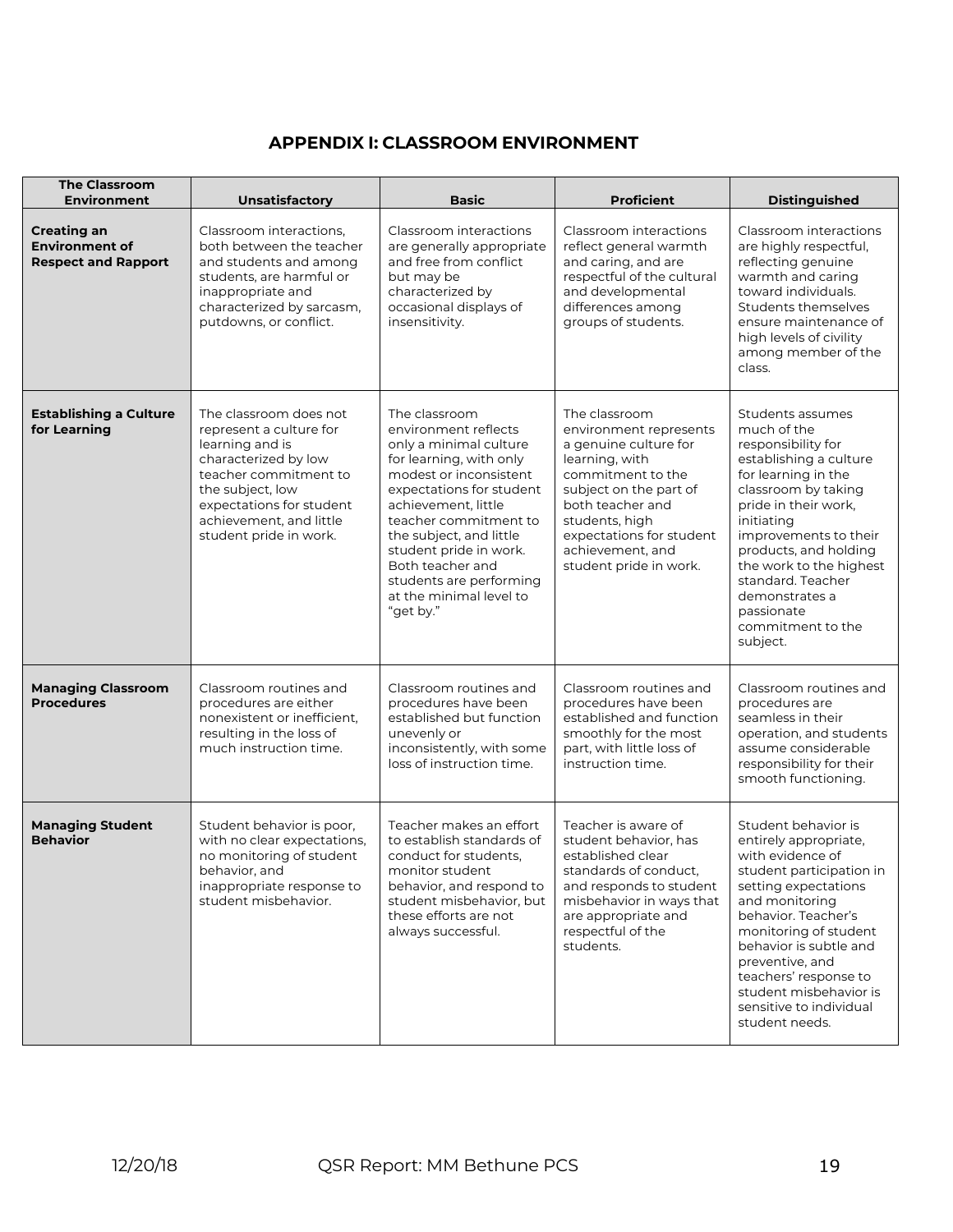# **APPENDIX II: INSTRUCTION RUBRIC**

| <b>Instruction</b>                                              | <b>Unsatisfactory</b>                                                                                                                                                                                                                                                                                                             | <b>Basic</b>                                                                                                                                                                                                                                                                                                                                                                                                                         | <b>Proficient</b>                                                                                                                                                                                                                                                                                                                                                                                                                                                                      | <b>Distinguished</b>                                                                                                                                                                                                                                                                                                                                                                                                                                                                                                                                                                                                                              |
|-----------------------------------------------------------------|-----------------------------------------------------------------------------------------------------------------------------------------------------------------------------------------------------------------------------------------------------------------------------------------------------------------------------------|--------------------------------------------------------------------------------------------------------------------------------------------------------------------------------------------------------------------------------------------------------------------------------------------------------------------------------------------------------------------------------------------------------------------------------------|----------------------------------------------------------------------------------------------------------------------------------------------------------------------------------------------------------------------------------------------------------------------------------------------------------------------------------------------------------------------------------------------------------------------------------------------------------------------------------------|---------------------------------------------------------------------------------------------------------------------------------------------------------------------------------------------------------------------------------------------------------------------------------------------------------------------------------------------------------------------------------------------------------------------------------------------------------------------------------------------------------------------------------------------------------------------------------------------------------------------------------------------------|
| <b>Communicating with</b><br><b>Students</b>                    | Teacher's oral and<br>written communication<br>contains errors or is<br>unclear or<br>inappropriate to<br>students. Teacher's<br>purpose in a lesson or<br>unit is unclear to<br>students. Teacher's<br>explanation of the<br>content is unclear or<br>confusing or uses<br>inappropriate language.                               | Teacher's oral and<br>written communication<br>contains no errors, but<br>may not be completely<br>appropriate or may<br>require further<br>explanations to avoid<br>confusion. Teacher<br>attempts to explain the<br>instructional purpose,<br>with limited success.<br>Teacher's explanation of<br>the content is uneven;<br>some is done skillfully,<br>but other portions are<br>difficult to follow.                            | Teacher communicates<br>clearly and accurately to<br>students both orally and<br>in writing. Teacher's<br>purpose for the lesson or<br>unit is clear, including<br>where it is situation within<br>broader learning.<br>Teacher's explanation of<br>content is appropriate<br>and connects with<br>students' knowledge and<br>experience.                                                                                                                                              | Teacher's oral and written<br>communication is clear and<br>expressive, anticipating<br>possible student<br>misconceptions. Makes the<br>purpose of the lesson or unit<br>clear, including where it is<br>situated within broader<br>learning, linking purpose to<br>student interests. Explanation<br>of content is imaginative, and<br>connects with students'<br>knowledge and experience.<br>Students contribute to<br>explaining concepts to their<br>peers.                                                                                                                                                                                 |
| <b>Using Questioning</b><br>and Discussion<br><b>Techniques</b> | Teacher makes poor<br>use of questioning and<br>discussion techniques,<br>with low-level<br>questions, limited<br>student participation,<br>and little true<br>discussion.                                                                                                                                                        | Teacher's use of<br>questioning and<br>discussion techniques is<br>uneven with some high-<br>level question; attempts<br>at true discussion;<br>moderate student<br>participation.                                                                                                                                                                                                                                                   | Teacher's use of<br>questioning and<br>discussion techniques<br>reflects high-level<br>questions, true discussion,<br>and full participation by<br>all students.                                                                                                                                                                                                                                                                                                                       | Students formulate may of the<br>high-level questions and<br>assume responsibility for the<br>participation of all students in<br>the discussion.                                                                                                                                                                                                                                                                                                                                                                                                                                                                                                 |
| <b>Engaging Students in</b><br>Learning                         | Students are not at all<br>intellectually engaged<br>in significant learning,<br>as a result of<br>inappropriate activities<br>or materials, poor<br>representations of<br>content, or lack of<br>lesson structure.                                                                                                               | Students are<br>intellectually engaged<br>only partially, resulting<br>from activities or<br>materials or uneven<br>quality, inconsistent<br>representation of<br>content or uneven<br>structure of pacing.                                                                                                                                                                                                                          | Students are intellectually<br>engaged throughout the<br>lesson, with appropriate<br>activities and materials,<br>instructive<br>representations of<br>content, and suitable<br>structure and pacing of<br>the lesson.                                                                                                                                                                                                                                                                 | Students are highly engaged<br>throughout the lesson and<br>make material contribution to<br>the representation of content,<br>the activities, and the<br>materials. The structure and<br>pacing of the lesson allow for<br>student reflection and closure.                                                                                                                                                                                                                                                                                                                                                                                       |
| <b>Using Assessment in</b><br><b>Instruction</b>                | Students are unaware<br>of criteria and<br>performance standards<br>by which their work will<br>be evaluated, and do<br>not engage in self-<br>assessment or<br>monitoring. Teacher<br>does not monitor<br>student learning in the<br>curriculum, and<br>feedback to students is<br>of poor quality and in<br>an untimely manner. | Students know some of<br>the criteria and<br>performance standards<br>by which their work will<br>be evaluated, and<br>occasionally assess the<br>quality of their own work<br>against the assessment<br>criteria and performance<br>standards. Teacher<br>monitors the progress of<br>the class as a whole but<br>elicits no diagnostic<br>information; feedback to<br>students is uneven and<br>inconsistent in its<br>timeliness. | Students are fully aware<br>of the criteria and<br>performance standards<br>by which their work will<br>be evaluated, and<br>frequently assess and<br>monitor the quality of<br>their own work against<br>the assessment criteria<br>and performance<br>standards. Teacher<br>monitors the progress of<br>groups of students in the<br>curriculum, making<br>limited use of diagnostic<br>prompts to elicit<br>information; feedback is<br>timely, consistent, and of<br>high quality. | Students are fully aware of the<br>criteria and standards by<br>which their work will be<br>evaluated, have contributed to<br>the development of the<br>criteria, frequently assess and<br>monitor the quality of their<br>own work against the<br>assessment criteria and<br>performance standards, and<br>make active use of that<br>information in their learning.<br>Teacher actively and<br>systematically elicits<br>diagnostic information from<br>individual students regarding<br>understanding and monitors<br>progress of individual<br>students; feedback is timely,<br>high quality, and students use<br>feedback in their learning. |